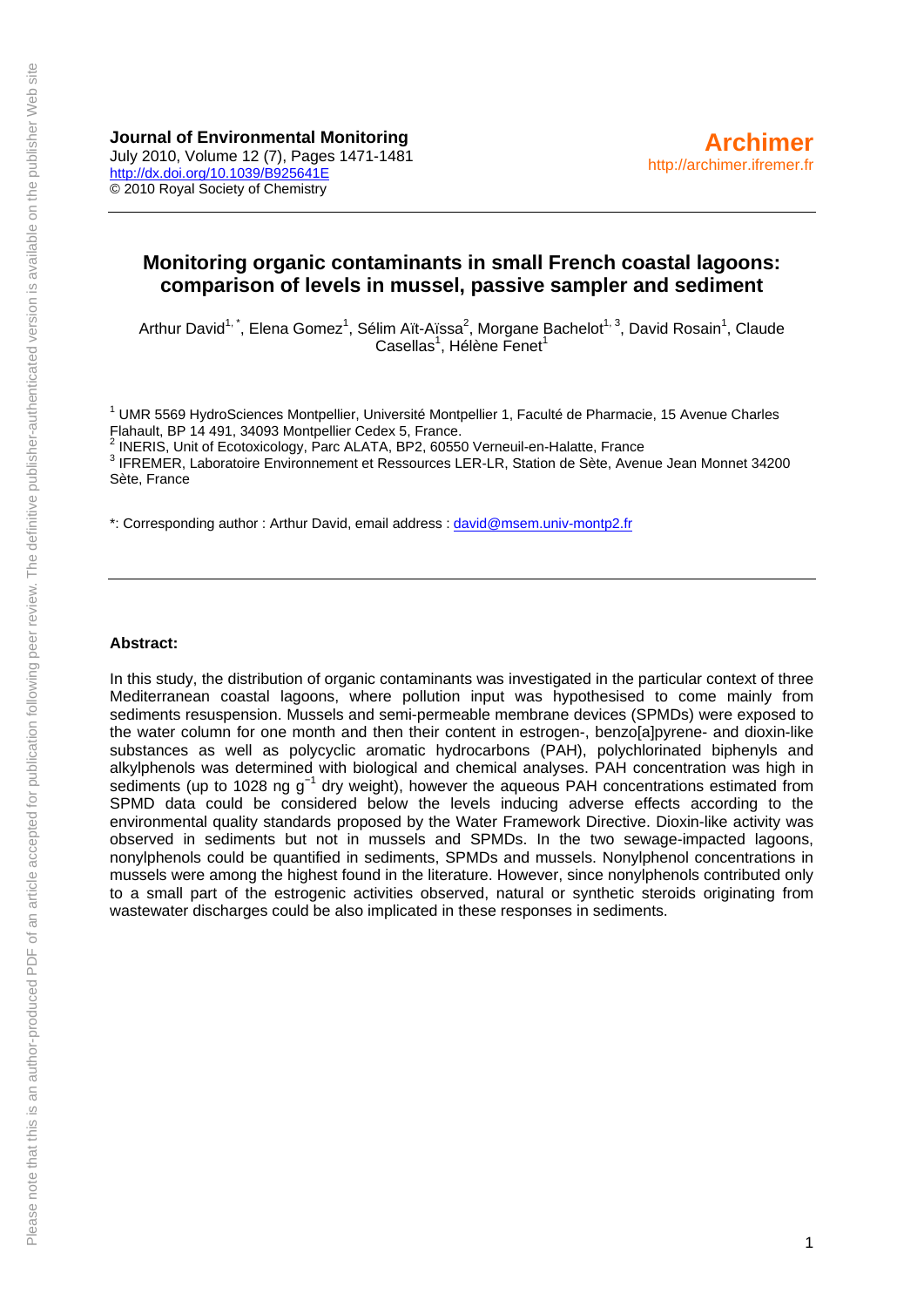# **1. Introduction**

To assess the distribution of hydrophobic organic chemicals between water, sediments and biota, the dynamic aspects of the accumulation process have to be considered. Various factors, such as biological and chemical degradation, sequestration, dispersion, and changing environmental conditions may influence the distribution processes and prevent a thermodynamic equilibrium  $1$ . Most of the studies conducted on the distribution of organic pollutants have focused on water pollution  $2-3$  and have hypothesised that input from water is responsible for the contamination of pelagic organisms. However, it is known that hydrophobic organic pollutants bound to colloids and suspended solids, following sedimentation, remain sunk into the sediment as shown in works conducted in estuaries and bights <sup>4-5</sup>. Thus, we have previously observed <sup>6</sup> that sediments of two Mediterranean coastal lagoons, which received effluents from sewage treatment plants (STPs) until January 2005, were contaminated by organic pollutants, such as polycyclic aromatic hydrocarbons (PAHs), alkylphenols (APs) and polychlorinated biphenyls (PCBs), even one year after the definitive stop of the sewage effluent input. These Mediterranean coastal lagoons are shallow, eutrophic areas with an important sediment resuspension rate influenced by the wind. Estimation of the distribution of organic pollutants in these ecosystems needs to take into consideration sediment as a pollution source because the particular morphology and hydrodynamics of these ecosystems lead to a significant sediment resuspension and to modifications of the flux at the sediment water interface.

Organic contaminants such as PAHs, APs or PCBs present middle to high hydrophobicity (log Kow between 4.1 and 7.2) and, therefore, tend to be rapidly adsorbed onto suspended material (i.e., sediments) and can be bioaccumulated in marine organisms  $7-8$ . Mussels are excellent sentinels for monitoring bioavailable contaminants as they can bioaccumulate them through the gills (via the dissolved phase) and/or through the digestive tracts (via the particulate phase)  $9-10$ . Furthermore, invertebrates like mussels, have been reported to show low rate of PAH metabolism  $11$ , thus allowing the unmetabolised contaminants to be accumulated at high level in the bivalves' tissues  $8$ . In addition to the use of organisms, the monitoring of lipophilic compounds can be done by passive sampling which allows obtaining time-integrated sampling and relatively high concentrations of contaminants' trace residue levels for chemical analysis. To this aim, semipermeable membrane devices (SPMDs) were developed to sample hydrophobic contaminants  $12$ . Several monitoring studies  $8-13-14$ , laboratory exposure studies <sup>15</sup> or oil spill assessments <sup>16</sup> compared PAH concentration in mussels and SPMDs. Moreover, other contaminants, like PCBs, chlorinated pesticides  $8-17$ and polybrominated diphenyl ethers (PBDEs)  $18$  have been analysed simultaneously in mussels and SPMDs. These reports indicate that mussels reflect the exposure of dissolved, colloidal, and particulate contaminants (limited to a size or around 50 µm) in water, whereas SPMDs only sample the truly dissolved organic contaminants (related to limitations due to contaminants' molecular size and SPMD pore size).

In order to monitor contamination by PAHs, APs and PCBs, *in vitro* bioassays based on receptor-mediated reporter gene activation have been applied <sup>19</sup> alone or in combination with chemical analysis 20. Bioassays allow integrated response to all active chemicals present in complex chemical mixtures, providing a quantification of overall biological activity of sample and thus serve as a useful complement, although not a substitute, to chemical analysis. APs such as nonylphenols (NPs) and octylphenol (OP) have an estrogenic potency  $21-22$  mediated through the estrogen receptor (ER). Planar PCBs and some PAHs activate the aryl hydrocarbon receptor (AhR)  $23-248$ . Despite the fact that SPMD characteristics and applications have been described extensively  $25-26-27$ , its use with bioassays combined to chemical analyses is relatively rare <sup>28-29</sup>.

The aim of this study was to investigate the distribution of ER and AhR activators in the particular context of Mediterranean coastal lagoons where the pollution input was hypothesised to come mainly from sediments resuspension. For this purpose, bioassays allowing the detection of estrogenic, benzo[a]pyrene-like and dioxin-like activities combined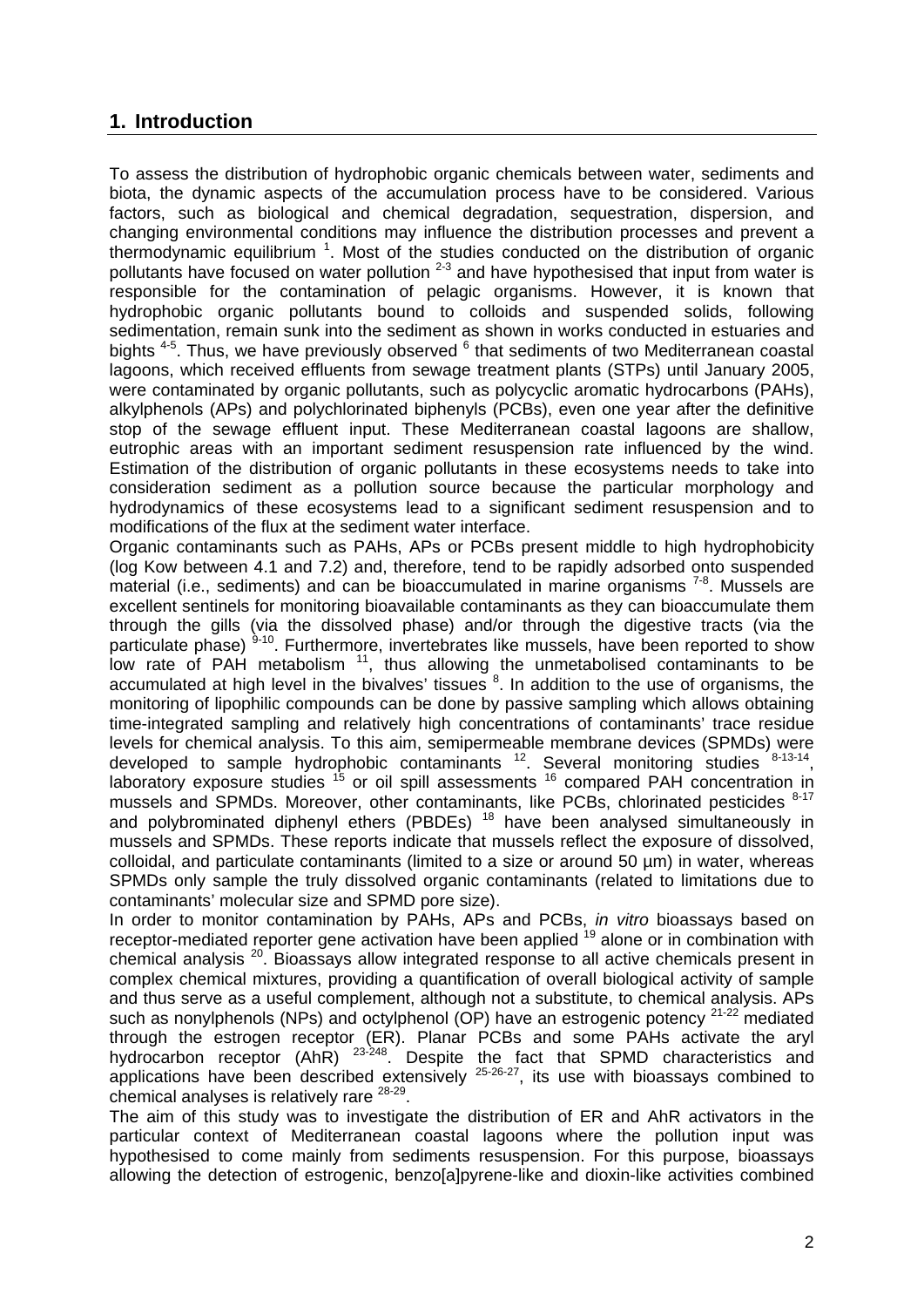with chemical analysis of organic contaminants, such as PAHs, PCBs and APs, were used to evaluate the contamination of sediments as well as caged mussels and SPMDs that were deployed in the water column for one month. We then evaluated contribution of analyzed contaminants in measured biological activities.

# **2. Materials and methods**

# **Chemicals**

Solvents of pesticide grade were obtained from Carlo Erba. ICI 182,780 and 2,3,7,8 tetrachlorodibenzo-p-dioxin (TCDD) were obtained from Tocris Bioscience (Ellisville, USA) and Promochem (Molsheim, France), respectively. 17β-estradiol (E2), nonylphenols (mixture of compounds with branched side chain, NPm), polychlorobiphenyls (PCB-set of PCB 28; 52; 101; 138; 153; 180; 10 ng/µl of each in iso-octane), benzo(a)pyrene (BaP) and granulated copper (grain size: 0.2-0.6 mm) were supplied by Sigma-Aldrich (St Quentin Fallavier, France). 4-tert-Octylphenol (4-t-OP), the 16 native PAHs (PAH-Mix 9, 100 ng/µl in cyclohexane), PCB 30, 77 and 126 were purchased from Cluzeau (Courbevoie, France). All standards were of 98.1– 99.8 % purity. Materials for cell culture were from Life Technologies (Cergy Pontoise, France). Luciferin (sodium salt) was purchased from Promega (Charbonnières, France). SPMDs filled with triolein, SPMDs spiked with performance reference compounds (PRC) and stainless steel cages were obtained from Exposmeter (Tavelsjo, Sweden). Acenaphtene d-10, fluorene d-10, phenanthrene d-10 and chrysene d-12 were obtained from Supelco (St-Quentin Fallavier, France), 4-chloro[13C12]biphenyl (MBP3), 2,4'-dichloro[13C12]biphenyl (MBP8), 3,4,4'-trichloro[13C12]biphenyl (MBP37) and 2,2',6,6'-tetrachloro[13C12]biphenyl (MBP54) were supplied by Wellington INC laboratory (Irigny, France).

## **Study area and sampling sites**

The Arnel (AL) and the Méjean (ML) lagoons are two French Mediterranean coastal lagoons with a surface of 4.75 and 5.5 km<sup>2</sup>, respectively (Fig. 1). They are characterised by shallow waters (below 1 meter) and are confined ecosystems where the wind plays a major role in their hydrodynamism. They present brackish waters due their connection to other lagoons linked to the sea. ML receives flow from the Lez River, whereas AL receives indirect flow from the Lez and the Mosson River which flows into AL. Sources of organic contamination were wastewater discharges from STPs that occurred until November 2005 as the outlet of the STP was located upstream the lagoons in the Lez River. Sampling took place in the Western part of ML and in the North-Western part of AL.

The Thau lagoon (TL) with a surface of 70  $km^2$  is one of the largest Mediterranean lagoons located on the French Mediterranean coast. It is a shallow, semi-confined ecosystem (mean depth 4 m) connected to the sea by two narrow openings located at its extremities  $30$ . The wind plays an important role in its hydrodynamics <sup>31</sup>. The source of organic contamination comes from the TL watershed (about 280  $km^2$ ), which is drained by numerous little streams (3-13 km) with intermittent flows. Other sources of organic contamination could be maritime traffic and tourism. Sampling took place in the Western part of the lagoon.

## **Mussels deployment and analysis**

At AL and ML, mussels were stored in conchylicultural pouches mounted on PVC tubing <sup>10</sup>. The mussels (*Mytilus galloprovincialis*) came from a firm in the Languedoc-Roussillon region which harvests mussels from the open sea. Mussels were selected in order to have homogeneous batches of 150 adult mussels measuring about 50 mm. Two batches were exposed at the 3 sites and one batch was kept as control (T0) in order to analyse mussels before exposure. At AL and ML, the conchylicultural pouches were laid flat on a galvanized steel plate at 0.5 m from the bottom  $10$ . At TL, the pouches were directly suspended from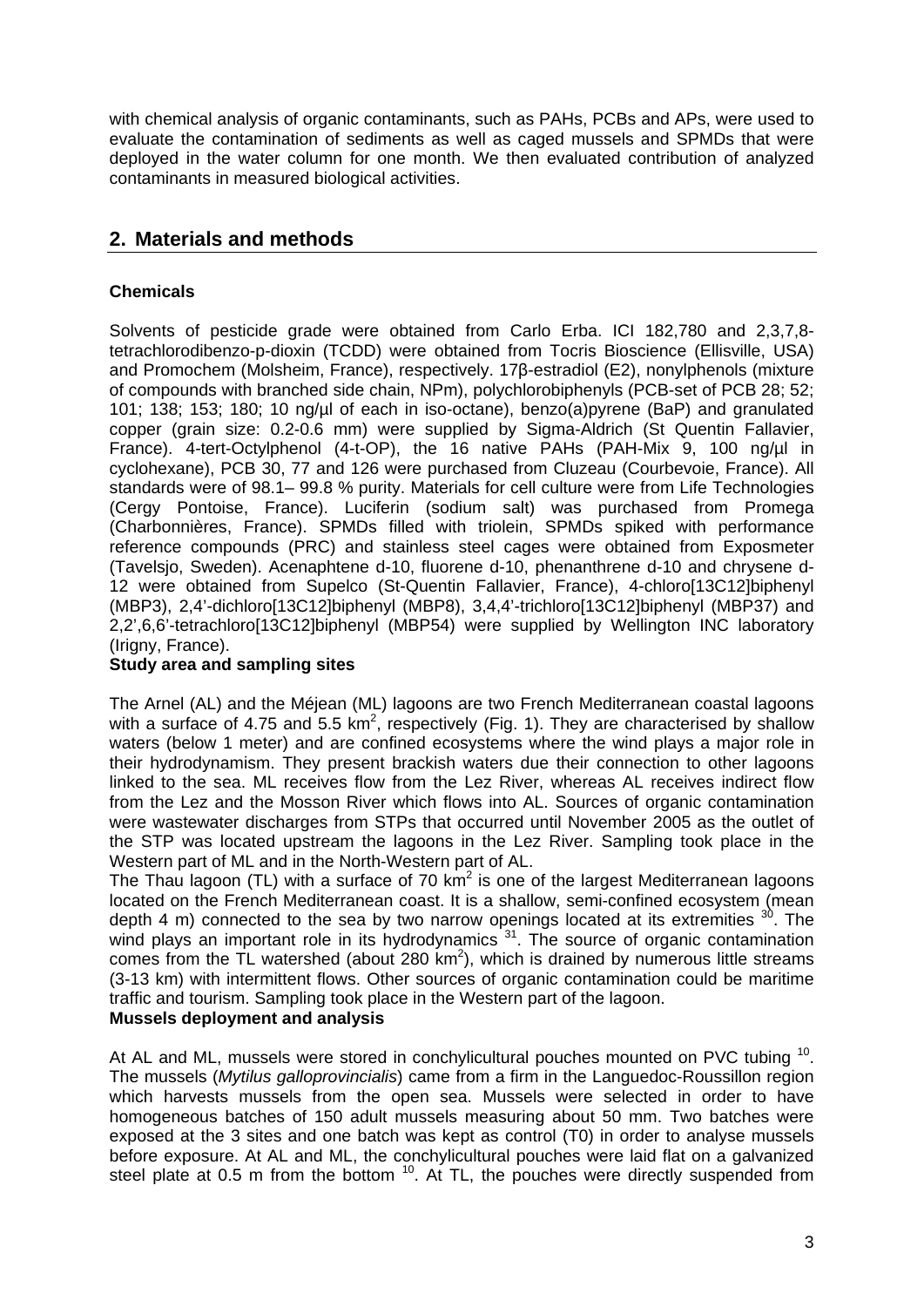existing structures, 2 m from the surface. Mussels were exposed to the lagoon water for one month between June and July 2007. At the end of the exposure period, mussels were collected, rinsed with seawater and rapidly placed in coolers for transport to the laboratory. Mussel mortality, length and total weight were recorded. A condition index (CI; unitless) equivalent to the ratio between lyophilized dry weight and shell weight of the mussel was determined for a pool of 20 randomly sampled mussels from each batch.

Histological analysis was conducted on randomly sampled mussels at T0 and after 30 days of exposure at AL, ML and TL (20 mussels for each condition). The soft body of males and females mussels was fixed in Davidson's fixative, dehydrated through increasing alcohol concentrations, embedded in paraffin, sectioned (5 µm) and stained with Prenant Gabe's haematoxylin-eosin. To define the different stages of the sexual maturation, the following morphological criteria <sup>32</sup> were used during the microscopic examination: (1) indifferent stage: follicle cells can be detected in males and females; (2) development stage: proliferation of oocytes in females and spermatocytes in males; (3) ripe stage: maturation of oocytes and spermatozoa; (4) spawning stage: release of oocytes and spermatozoa and (5) rest stage: alveoli are empty. Distribution of each stage was calculated for both sexes.

Mussels to be used for chemical analysis and bioassays were frozen at -20 °C, freeze-dried, reduced to powder and homogenised. Batches of 0.8 g dry weight  $(d.w.) \pm 0.01$ homogenates were then extracted twice with 20 ml of acetone/n-heptane mixture (1:1 by volume) by microwave-assisted extraction using a Multiwave 3000, Anton Paar (SAA, France). The extraction temperature was increased to 110°C within 10 min and then held for 5 min. After a 15 min cooling step, extracts and solvent were removed and the liner rinsed with 15 ml acetone/n-heptane mixture. Extracts were then filtered through 10 g of anhydrous sodium sulphate and a 0.2 um filter, evaporated to dryness by rotary evaporation at 38°C and dissolved in methylene chloride (DCM). Extracts were topped up to 10 ml with DCM and then filtered successively through 0.45 and 0.2 µm filters before Gel Permation chromatography (GPC).

Mussel extracts were cleaned up to separate target compounds from bio-lipids using a HP 1050 high pressure liquid chromatography pump, Envirogel GPC Clean Up tandem columns of 19 mm×150 mm and 19 mm×300 mm from Waters, and a UV detector at 254 nm. The mobile phase was DCM at a flow rate of 5 ml/min. Five ml of each extract was injected using a 10 ml syringe. GPC was calibrated before the runs by establishing an elution profile with a calibration solution, which consisted of corn oil, bis(2-ethylhexyl)phthalate, methoxychlor, perylene and sulphur <sup>33</sup>. A fraction of the retention time from 12 to 21 min was collected. We also checked that estradiol and ethinylestradiol (EE2) were present in the collected fraction. The calibration chromatograms were examined to ensure that the relative retention times and peak shapes were as expected. The collected fractions were reduced by rotary evaporation at 38°C and separated in two fractions for chemical analysis and bioassays. Extracts were evaporated to dryness under a gentle stream of nitrogen at 40°C and dissolved in heptane containing the internal standard for chemical analysis, or in methanol for bioassays. Blank extractions (without samples) were performed at every run.

**SPMD deployment and analysis** 

## *SPMD deployment and retrieval*

"Standard" low-density polyethylene (LDPE) semipermeable membranes (91.4 cm in length, 2.54 cm in width with wall thickness ranging between 70 to 95  $\mu$ m, 0.0047 l in volume, 4.5 g in mass) filled with 1ml of high-purity triolein (specific density 0.91 g per cm<sup>3</sup> at 25°C) were placed in the water in stainless steel cages. At each site, one membrane filled only with triolein and one spiked with PRCs were used. At AL and ML, cages were fixed above the mussel pouches. At TL, the cages were directly suspended from the existing structures, 2 m below the surface. SPMDs were exposed, like the mussels, between June and July during 30 days. After exposure, membranes were rapidly placed in coolers at -4°C and transported to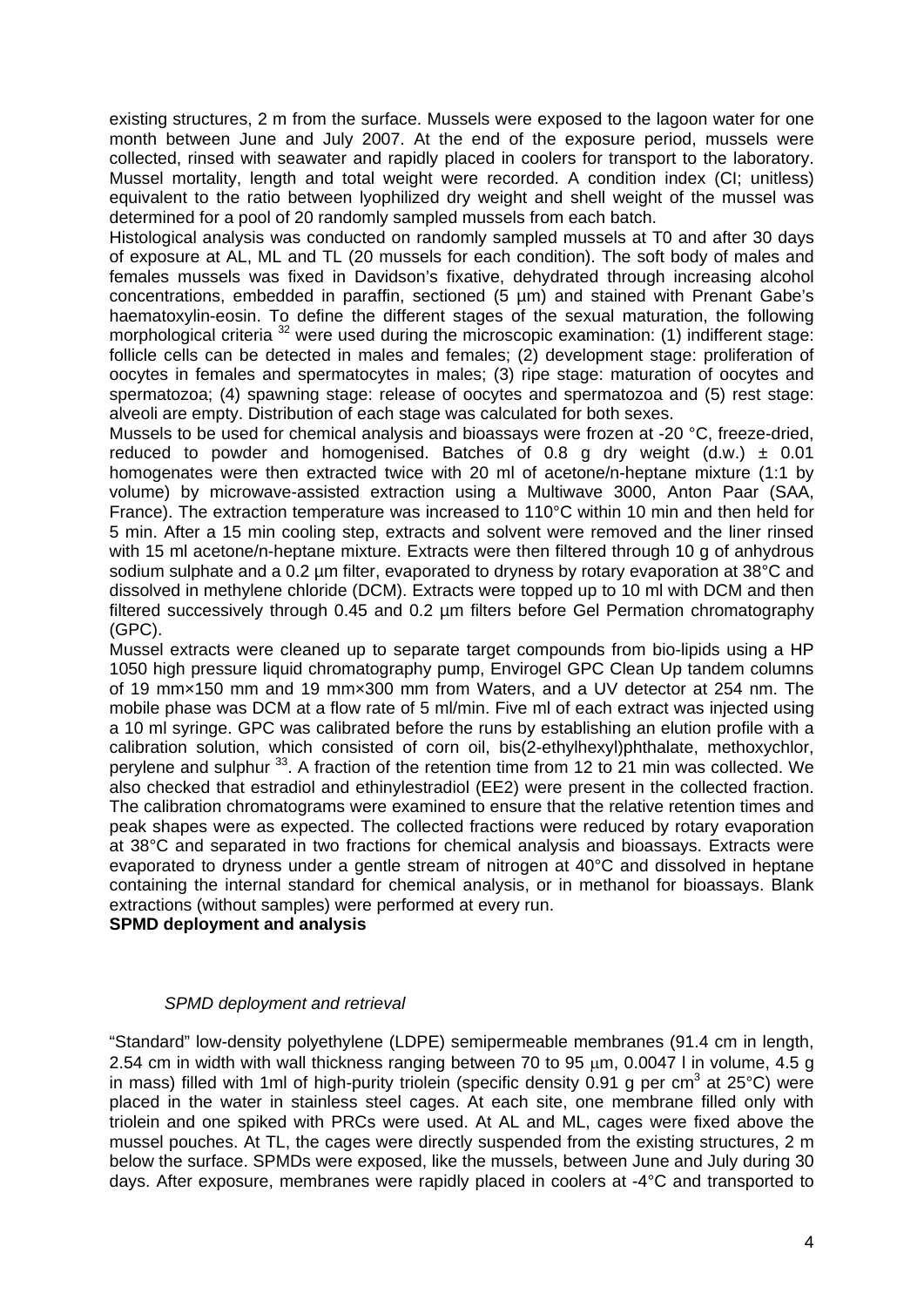the laboratory in tightly closed clean aluminium cans and kept at -20 °C until the analysis. Field blank experiments were carried out during the SPMDs deployment and retrieval. Concerning the sample processing, we used the same procedure than Huckins *et al.* 34 for the removal of exterior biofouling and dialysis and the same procedure than Yusà *et al.* 35 for the GPC clean-up of SPMD dialysates. Briefly, the sealed loops were removed and the surface of exposed membranes was rinsed with hexane and important biofouling removed by scrubbing with tap water. The membrane surface was rinsed with 1 M HCl and dried with acetone and isopropanol. Membranes were then rolled, inserted into glass jars with 180 ml of hexane and dialysed for 18 h. Dialysates were then collected, 170 ml hexane was added into the jars and membranes dialysed for another 6 h. Combined dialysates were rotary evaporated to a small volume (approximately 0.5 ml) and, after removal of the remaining solvent by gentle nitrogen stream, dissolved in 10 ml of DCM for GPC clean up as for mussels. GPC was calibrated before the runs as described before. The collected fractions were evaporated to dryness by rotary evaporation at 38°C, dissolved in heptane and separated in two fractions. Both fractions were evaporated to dryness under a gentle stream of nitrogen at 40°C, one was re-dissolved in heptane with the internal standards for chemical analysis, the other in methanol for bioassays.

## *Estimation of aqueous concentrations*

Calculation of the aqueous concentration of the analytes from the SPMD data was done using the following equation as recommended by Booij *et al.*<sup>36</sup> and Huckins *et al.*<sup>37</sup>:

$$
C_{w} = \frac{N}{K_{sw}V_{s}(1 - \exp[-(R_{s}t)/(K_{sw}V_{s})]}
$$
\n(1)

*Cw* is the aqueous concentration of the analyte (ng/l), *N* is its amount in SPMDs (ng), *Ksw* is the SPMD-water partition coefficient, *Vs* is the SPMD volume and *Rs* is the sampling rate of the analyte. Since environmental factors such as velocity  $^{38}$  and biofouling  $^{39\text{-}40}$  can have noticeable effects on sampling rates, a methodology based on PRC dissipation was used to estimate the *in situ Rs* of analytes. Briefly, PRCs are initially present in SPMDs and diffuse in the water. The dissipation of PRC in water corresponds to the *in situ* loss rate constant of the PRC ( $k_{e-PRC}$ , expressed in  $d^{-1}$ ) calculated as follows:  $k_{e-PRC} = \ln(C_{SPMD}/C_{SPMD})/t$  (2)

where  $C_{SPMDo}$  is the initial concentration and  $C_{SPMD}$  the remaining concentration of PRCs in SPMDs following exposure. PRC sampling rates,  $R_{\text{s-PRC}}$  can be calculated from equation (2) 37:

$$
R_{\rm s-PRC} = k_{\rm e-PRC} K_{\rm sw} V_{\rm s} \tag{3}
$$

Values of *K*sw for non-polar compounds, such as PAHs, can be calculated from Huckins *et al.*  37:  $Log K_{sw} = -0.1618 log K_{ow}^{2} + 2.321 log K_{ow} - 2.61$  (4)

 $R_{\rm s-PRC}$  can then be used to calculate *in situ*  $R_{\rm s}$  of analyte i  $(R_{\rm s,i})$  which will be

used in equation (1):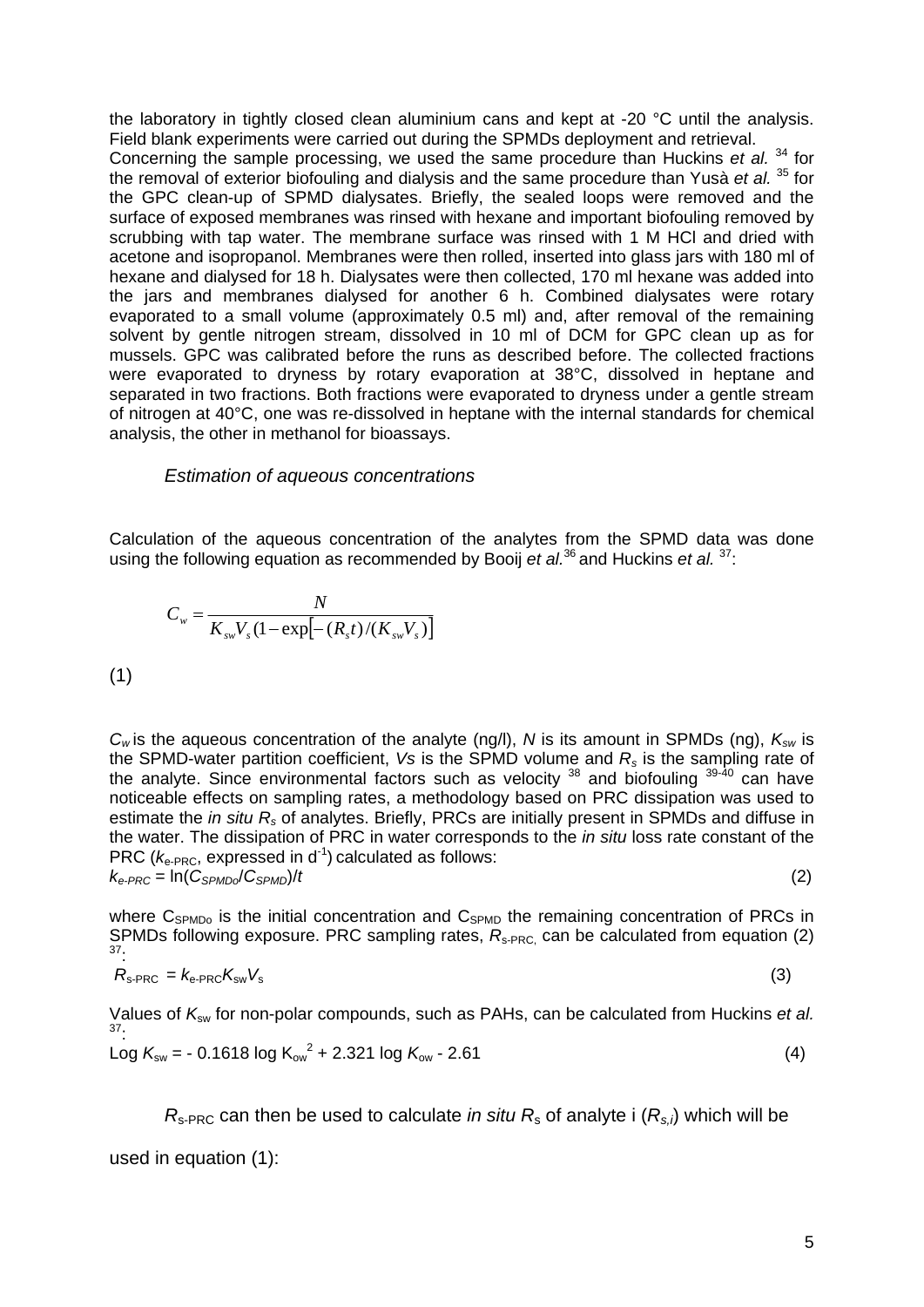(5)

 $\alpha$  is a compound-specific effect  $37$  modelled on the sampling rates using the results of nine laboratory calibration studies for PCBs, PAHs, Polychlorinated dibenzo-para-dioxins (PCDDs)/polychlorinated dibenzofurans (PCDFs) and pesticides: Log  $\alpha_i = 0.0130$ log K<sub>ow</sub><sup>3</sup> – 0.3173 log K<sub>ow</sub><sup>2</sup> + 2.244 log K<sub>ow</sub> (6)

For long term exposures (t >> 1/ke) equilibrium is attained, and Eq. (1) reduces to

$$
N = C_W K_{sw} V_s
$$

(7)

### **Sediment sampling and analysis**

 At each site where mussels were exposed, the first 0-5 cm of surface sediments were sampled at least 3 times, homogenised, sieved through a 2 mm mesh and frozen at -20°C as soon as their arrival in the laboratory. Samples were then freeze-dried, crushed and homogenized. The sediment samples were then extracted as previously described in David et al.<sup>6</sup>. Briefly, 5 g  $\pm$  0.2 of homogenates were weighed and extracted by microwave-assisted extraction with 30 ml of an acetone/heptane mixture (1:1 by volume). The extraction temperature was increased to 115°C within 10 min and then held for 15 min. For chemical analysis, 2x5 g of each sediment sample were extracted separately and then pooled. In order to remove sulphurs, samples were incubated with 15 g of activated copper powder for at least 2 hours. Samples were then removed and the liner rinsed with 15 ml acetone/heptane mixture. Samples were filtered through 10 g of anhydrous sodium sulphate and a 0.2 µm filter, then, evaporated to dryness by rotary evaporation at 38°C and dissolved in heptane with the internal standard for chemical analyses or in methanol for bioassays. Blank extractions (without samples) were performed at every run. Two independent extractions were done for each sample. We also calculated sediment-based aqueous concentrations (Cwsed) as described in Verweij *et al*. 41:

$$
C_{\text{wsed}} = C_{\text{sed}} / K_{\text{oc}}
$$

C<sub>wsed</sub> is the concentration in the sediment (we used a mean value of the two sediment extractions) based upon the organic carbon content and  $K_{oc}$  is the sediment organic carbon– water partition coefficient, or sorption coefficient  $42$ . A steady state is assumed in this simple model between chemicals in organic matter of sediments and in the water phase. We estimated  $K_{oc}$  values using the equation proposed by Karickhoff<sup>43</sup>:

 $K_{oc} \approx 0.41 \times K_{ow}$ 

## **Chemical analysis and bioassays**

### *Gas Chromatography/mass spectrometry*

PAH, AP and PCB chemical analysis was carried out using a GC Ultra trace 3000 (Thermo) connected to an MS detector Polaris Q (Thermo), electron impact mode, 70 eV. A ID-BPX5 capillary column (30 m x 0.25 mm ID, with a 0.25 um film) was used. The injection of 1 ul of sample was done in splitless mode. The GC temperature programmes and MS condition were previously described in David et al. <sup>6</sup>. Concentrations of each target compound were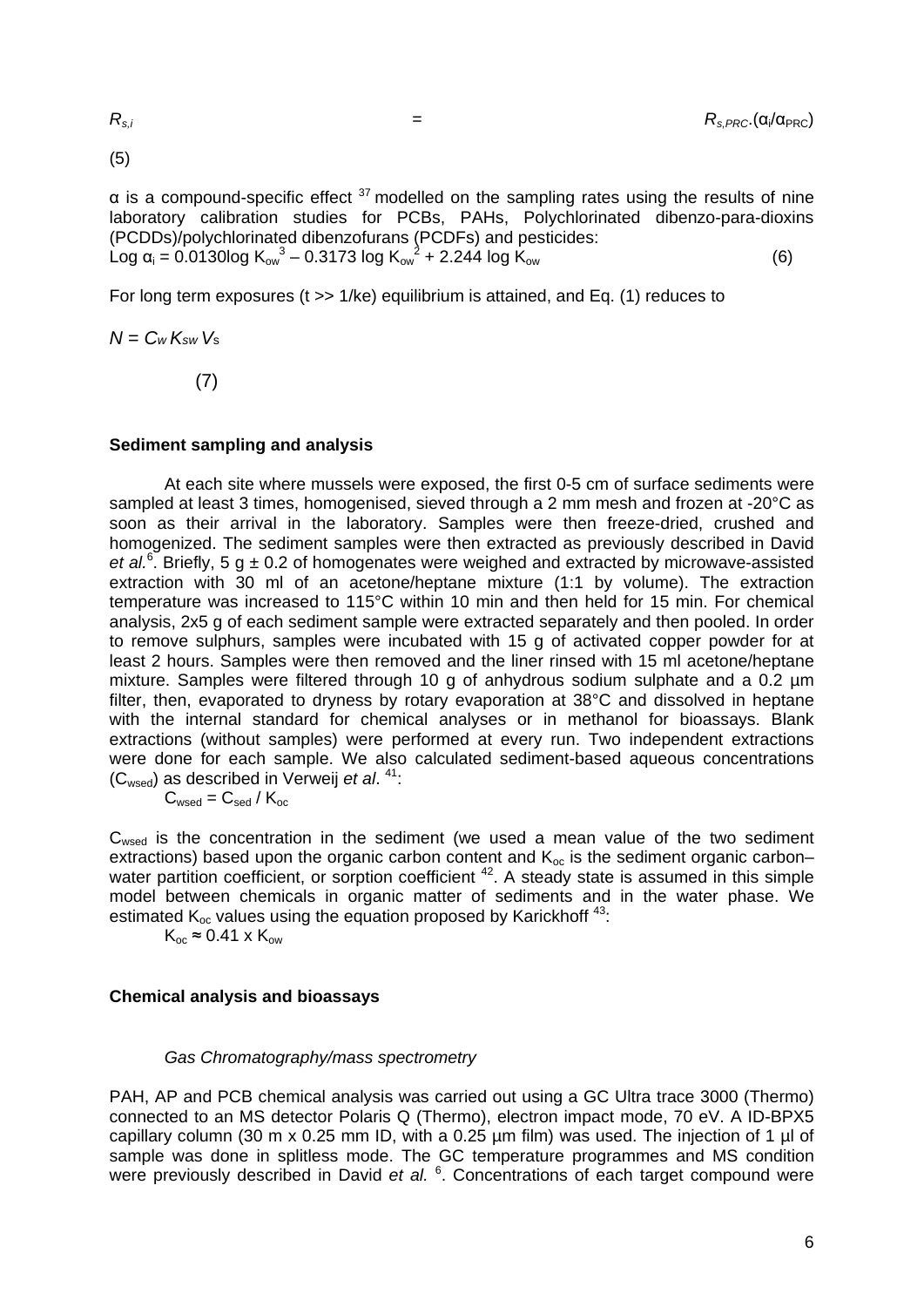determined using an internal standard calibration. Injections of blank extraction did not show any contamination due to the entire procedure. The limit of quantification for each compound (estimated for a signal-to-noise ratio of 10) are presented in Table 1.

 *Bioassays* 

### *MELN and PLHC-1 assays*

AhR-mediated activities were evaluated as previously described by Louiz *et al.*44 using PLHC-1 cells (ATCC, CRL-2406). Cells were routinely grown at 30°C in E-MEM culture medium supplemented with 10 % foetal calf serum (FCS) and 1 % antibiotics in a 5 %  $CO<sub>2</sub>$ humidified atmosphere. For experiments,  $5\times10^4$  cells per well were seeded in 96-well plates. After 24 h, cells were exposed to sample extracts for either 4 h or 24 h and then processed for measurement of ethoxyresorufin-O-deethylase (EROD) activity in intact cells, as previously described by Laville *et al.*45. Two different exposure times (4 h and 24 h) were used in order to distinguish between effects due to PAH-like compounds, which are rapidly metabolised by the cells, and activities due to more persistent compounds (e.g. dioxins, PCBs) that remain highly active after 24 h exposure.

Estrogenic activities were monitored using the MELN cell line, obtained from P. Balaguer (INSERM, U896, Montpellier, France). These cells were obtained by stably transfecting MCF-7 cells with the ERE-βGlob-Luc-SVNeo plasmid followed by selection with 1 mg/ml G418 46. MELN cells were routinely cultured in phenol red-containing Dulbecco's Modified Eagle's Medium (DMEM), supplemented with 5 % FCS, 1 % nonessential amino acids and penicillin/streptomycin (50 U/ml each) in a 5 %  $CO<sub>2</sub>$  humidified atmosphere at 37°C. Before experiments, MELN cells were transferred to phenol red- free DMEM supplemented with 3 % dextran-charcoal coated FCS (DCC medium) for two days before seeding in white opaque 96-wells culture plates (10 $5$  cells per well). After 24 h, cells were exposed to sample extracts for 16 h. After exposure, medium was replaced with 50  $\mu$ L of DCC medium containing 3.10<sup>4</sup> M D-luciferin (Sigma) and the luminescence signal in living cells was read after 5 min with a microtiter plate luminometer (μBeta, Wallac).

In all test conditions, the solvent concentration in the culture medium was  $0.5\%$  v/v. At this concentration, it did not affect either cell viability or luciferase activity. Cellular viability after exposure to the different extracts was evaluated with the methyl-thiazol-tetrazolium (MTT) assay <sup>47</sup>, as previously described by Laville *et al.*<sup>45</sup>. No changes in cell viability were observed with any of the used dilutions. Serial dilution of organic sediment extracts and blank extracts were always tested in triplicates with a solvent control (0.5 % v/v) and a positive control (1 nM TCDD for PLHC-1 cells and 10 nM E2 for MELN cells). Results were expressed as percentage of the maximal luciferase or EROD activity induced by the positive controls.

### *Data analysis*

Dose-response curves of the standards (E2, TCDD and BaP) performed in every run were modelled using the Regtox 7.5 Microsoft Excel™ macro <sup>48</sup>. This macro uses the Hill's model and allows the calculation of a range of effective concentrations that generates between 5 % (EC5) and 50 % (EC50) of the response relative to the positive control. Dose-response curve modelling was performed when maximal activities induced by samples were above 20% (basal subtracted) of maximum response achieved for the standard. Most of the doseresponse curves for active samples were not parallel to those of the reference compounds and maximal induction varied from one sample to another. This characteristic has been previously described for other environmental samples <sup>49</sup>. Thus, in order to allow sample comparison in a given bioassay, all dose-response curves were modelled by fixing the Hill's maximal effect parameter at 100 %, which corresponded to the maximal effect of the reference compound and bioassay-derived equivalents (bio-EQs) were then calculated as the ratio between the EC20 of the reference substance (expressed in ng BaP, ng TCDD or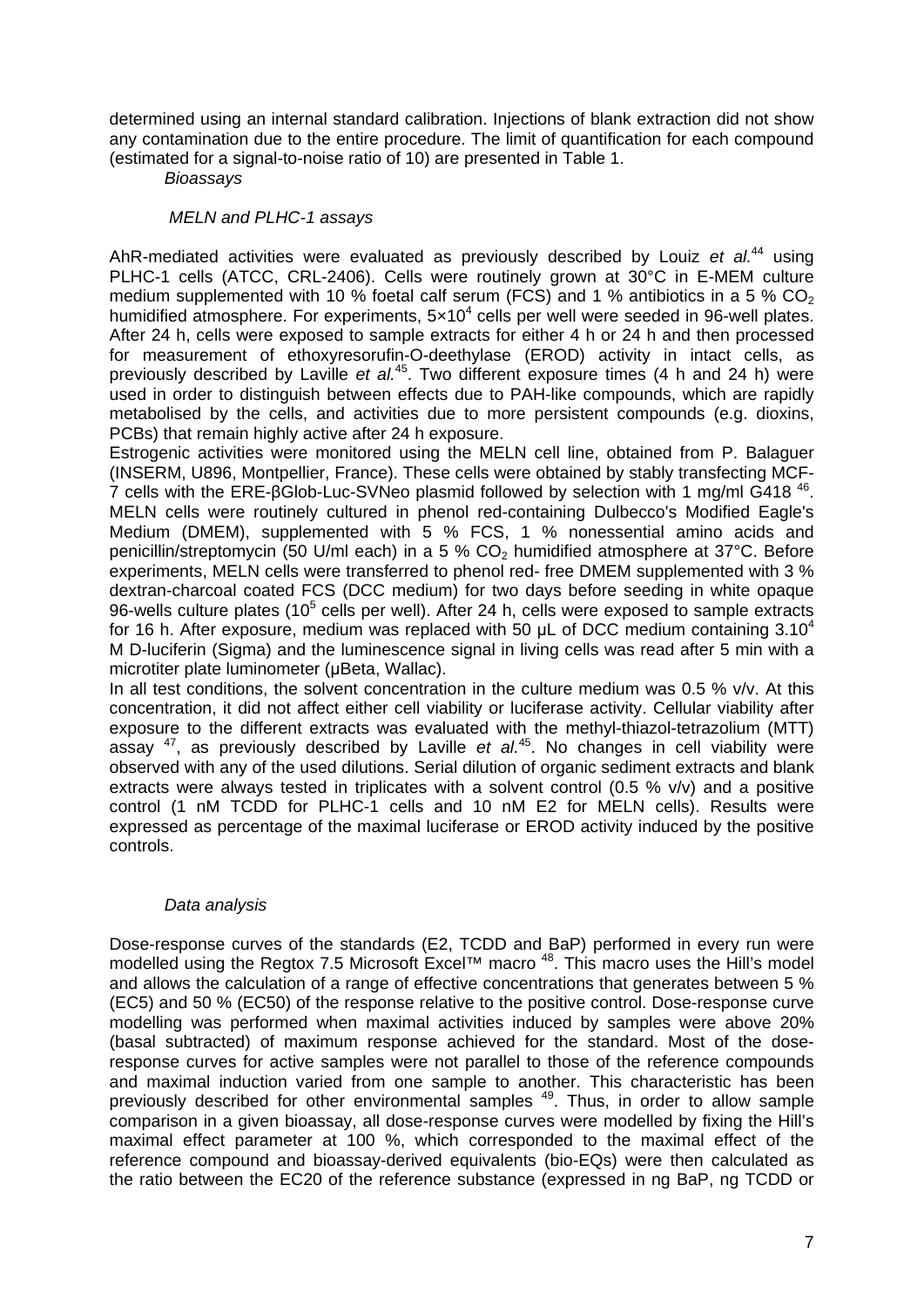ng  $E_2$  /ml) and those of the sample (g sediment/ml). BaP equivalents (bio-BEQs) were obtained after 4 h exposure of PLHC-1 cells, TCDD equivalents (bio-TEQs) after 24 h exposure of PLHC-1 cells and E2 equivalents (bio-EEQs) after 16 h exposure of MELN cells. The mean limits of quantification for sediments, mussels and SPMD for this run of experiments are defined in Table 1.

Chemical equivalents derived from instrumental analysis (chem-EQs) were calculated according to the following equation:

Chem-EQ =  $\Sigma([C_i] \times IEF_i)$ ,

where [C*i*] is the measured concentration of the compound (i) in the sample and IEF*i* is the induction equivalent factor of the given compound (i).

IEFs were determined as the ratio between the EC20 of the references (TCDD, BaP and E2) and those of compound i. IEFs for NPm and 4-t-OP in MELN cells were calculated from data by Pillon *et al.*50. IEFs for PAHs in PLHC-1 cells were calculated from raw data by Louiz *et*  al.<sup>44</sup> by using the same modelling procedure as for the samples (i.e. by using a maximal effect parameter fixed at 100 %).

### **Statistical analysis**

Means of the calculated CIs were compared using a one-way analysis of variance (ANOVA). Assumption tests of normality and equal variance were done before ANOVA. Multiple range tests permitted to pinpoint which sample was different when ANOVA found significant differences between CI means. Significance was set at p<0.05 in all cases.

# **3. Results and discussion**

## **Deployment of mussels and SPMDs**

### *Mussels*

 The CI values (Fig. 2) of the different batches of mussels indicate that mussels were filtering during the exposure time in the lagoons and, therefore, that they could have been exposed to contaminants present in dissolved and particulate phases. Indeed, the CIs of AL, ML and TL mussels  $(0.16 \pm 0.08; 0.15 \pm 0.05$  and  $0.21 \pm 0.06$ , respectively) were higher than that of control mussels (T0) (0.12  $\pm$  0.04) although only CI increase at TL was statistically significant. The higher CI obtained for TL mussels suggests that, in this lagoon, conditions were the most favourable. Nevertheless, mussel mortality was important (54 %, 60 % and 45 % at AL, ML and TL, respectively, at the end of the exposure time) as a consequence of the high water temperature observed during that period (up to 25°C). Histology analyses showed that about half of the mussels at T0 and after field exposure were sexually active (Fig. 3).

### *SPMDs*

 As a consequence of the richness of the lagoons, fouling by algae, microorganisms and sediments was observed on the surface of SPMDs at the end of the exposure period. Excessive biofouling does not always result in reduced sampling rates <sup>39</sup>. Indeed, dissipation of phenanthrene d-10 was almost complete at AL and ML (88 and 93 %, respectively) implying that the analyte uptake attained the curvilinear stage. The values of the lost rate coefficient  $K_{\rm e}$ , calculated from the phenanthrene d-10 dissipation, were of 0.067 d<sup>-1</sup> and 0.086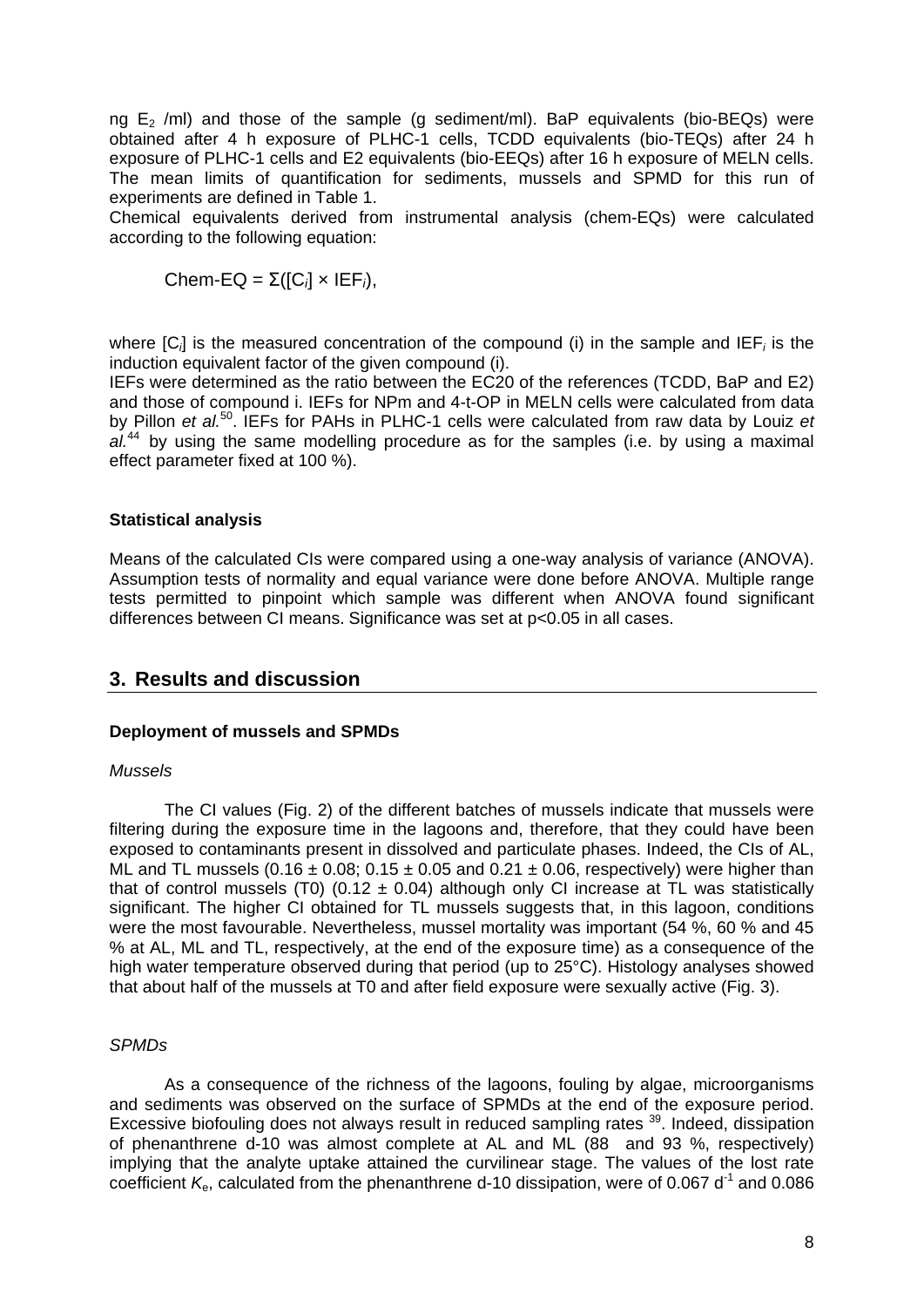d<sup>-1</sup>, respectively at AL and ML, giving sampling rates for the different target PAHs that ranged from 5 to 16 *V*day. Close values of  $K<sub>e</sub>$  calculated from the phenanthrene d-10, ranging from 0.084 to 0.096  $d^{-1}$ , were estimated for SPMDs deployed for 38-43 day at sites in the southern North Sea (near-shore and off shore locations)<sup>51</sup>.

## **PAH and PCB concentrations and EROD activities in sediments, mussels and SPMDs**

## *PAH distribution in sediments and SPMDs*

The relative percentage of 4-, 5- and 6-ring PAH compounds for each sediment and SPMD extract was calculated in order to determine their distribution in these matrices (Fig. 4 shows the means for the three lagoons). Mussels were not included in this analysis because some PAHs were detected also in mussels before their deployments (T0), thus making it difficult to assess their accumulation patterns.

The standard deviations of PAH distribution in the three lagoons according to their structural features was less important in sediments ( $<$  3 %) than in SPMDs (up to 12 %), indicating that the different PAHs were homogeneously distributed in sediments of the three lagoons. Conversely, higher molecular weight PAH compounds were more frequently detected in SPMDs from TL than in those from AL and ML.

Higher proportions of 5- and 6-ring PAHs were found in sediments (28  $\pm$  3 % and 22  $\pm$  2 %, respectively) than in SPMDs (25  $\pm$  12 % and 6  $\pm$  5 %, respectively). The presence of organic matter in lagoon sediments probably also played an important role in the sorption of hydrophobic compounds. The percentage of total organic carbon was respectively 1.8, 3.9 and 1.9 % for sediments from AL, ML and TL.

*Inter-site comparison of PAH concentrations* 

Total PAH concentration in sediments and SPMDs are listed in Table 2. In sediments, total PAH concentrations were higher at ML (977 ng/g d.w.) and TL (1028 ng/g d.w.) than at AL (310 ng/g d.w.). Compared to other Mediterranean sites, the concentrations of ML and TL are higher than those found at the Bizerta lagoon, located in a populated area (Tunisia) (from 83.3 to 447 ng/g d.w.) <sup>43-52</sup>, but are in the range of concentrations found in the Western Mediterranean sea <sup>53</sup> and are largely lower than those of sediments from heavily polluted sites receiving petroleum, industrial fumes and urban runoff like the Ajaccio Harbour (20440 ng/g d.w.) or Toulon (9994 ng/g d.w.)  $^9$ . Whereas PAH concentrations in sediments from the three sites were different, total PAH concentrations in SPMDs were comparable (141, 160 and 188 ng/g SPMDs at AL, ML and TL, respectively) and much lower than those found in highly contaminated sites 16. The aqueous concentration estimated from the *in situ* PRC calibration (2.9 and 2.5 ng/l for AL and ML, respectively) confirmed the low concentration of PAHs in the dissolved phase for these lagoons (Table 3). PAHs sediment-based aqueous concentrations (Cw sed) were also estimated (Table 3). Cw sed for PAHs are several orders of magnitude higher than the estimated PAH Cw spmd concentrations. According to Verweij *et al.*<sup>41</sup>*,* this may be due to the inhomogeneous distribution of pollutants in the sediments or due to the fact that some of the assumptions made for the calculation of Cw sed were invalid (the use of Koc values or the assumptions of sorption equilibrium …). Cw spmd certainly gave more realistic estimates of the aqueous pollutant concentrations as accumulation of a compound in SPMDs is mainly governed by a simple partitioning of the compound between SPMD and water. Additionally, we used an *in situ* calibration. Those Cw spmd estimated for PAHs are largely lower than the values of the environmental quality standards (EQS) proposed by the European Union (EU) 54 (Table 3) and the concentration measured for instance in polluted site like oil and gas production areas in the Norwegian sector of the North Sea  $(4.3 - 67 \text{ ng/l})^{55}$  and in the Three Gorges Reservoir (China)  $(18 - 97 \text{ ng/l})^{56}$ . Moreover, it is worth noting that few data concerning levels of organic contaminant in SPMDs are available for Mediterranean sites. *PCB concentrations*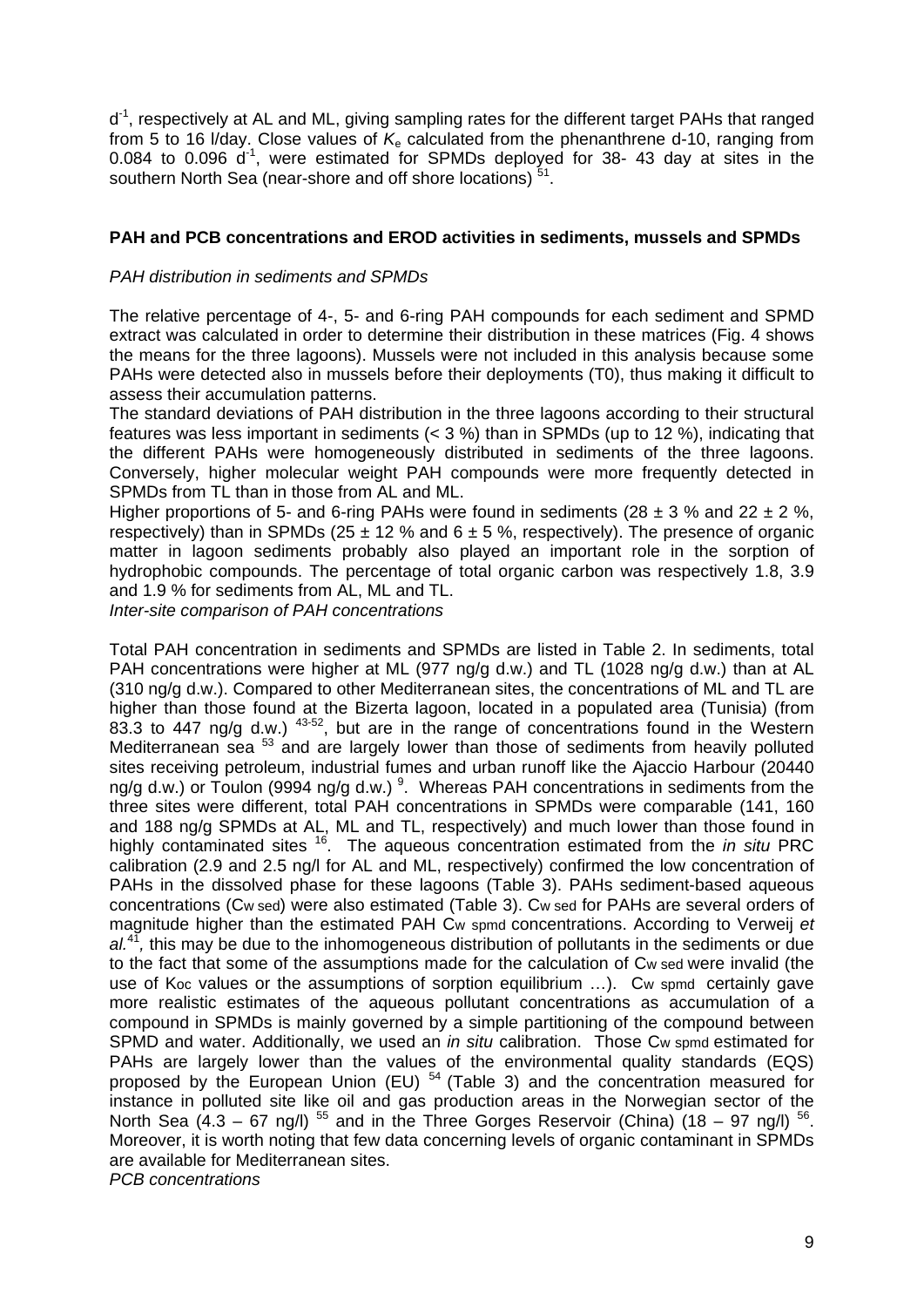Total PCB concentrations were higher in sediments from ML (6 ng/g d.w.) than in those from AL and TL (4 and 3 ng/g d.w., respectively) (Table 2). No dioxin-like PCBs (77 and 126) were detected in sediments*.* In SPMDs, PCB 138 and 153 were identified but not quantified. In mussels from AL and ML, PCB 153 was present at concentrations of 16 and 30 ng/g d.w., respectively. The PCBs present in sediments seemed not to be available to SPMDs, unlike PAHs. However, it should be noted that the limits of quantification are higher for SPMDs than for sediments. Like for PAHs, the PCB concentrations in mussel and sediment extracts from these three lagoons were lower than those measured at polluted sites. For instance, Richardson *et al.*17 found total PCB concentrations up to 425 ng/g d.w. in mussels from the coastal waters of Hong-Kong. The PCBs concentrations found in the present study are up to 2- to 3-fold higher, respectively, than the background level determined by Gomez-Gutierrez *et al.*57 from open Mediterranean Sea.

## *BaP and TCDD equivalents*

After incubation for 4 h, inductions of EROD activity were observed in PLHC-1 cells exposed to extracts from sediments, mussels and SPMDs from the three lagoons. Bio-BEQ values were higher for sediments (between 547 and 1315 ng/g d.w.) than for SPMDs (between 69 and 354 ng/g SPMD) and mussels (between 76 and 101 ng/g d.w.) (Fig. 5). EROD activities were higher for the sediments of ML than for the sediments of TL and then for the sediments of AL. EROD activities observed in mussels were probably due to the PAH background. However, weaker EROD activities were observed with extracts from mussels exposed in the lagoons than with samples from mussels at T0, suggesting that exposed mussels were in a depuration phase in the field.

After exposure for 24 h, EROD activities could be quantified only in cells incubated with sediments (Fig. 6). Bio-TEQ values ranged from 0.63 to 1.3 ng/g d.w. and showed the same trend as the bio-BEQs, i.e., ML>TL>AL. Since PAHs are more readily degraded than dioxins, furans, and coplanar PCBs <sup>58</sup>, the decrease or absence of EROD activities after 24 h exposure to sediments, mussels and SPMD extracts could be explained by PAH metabolisation in PLHC-1 cells.

Then, in order to determine the relative contribution of PAHs to the EROD activities, we calculated the chem-BEQs and chem-TEQs by using IEF of active PAHs 44-6 and the data obtained with the chemical analysis (Fig. 5). The PAHs identified by chemical analysis explained the EROD activities observed in PLHC-1 cells after 4 h exposure in a proportion that ranged from 56 to 97 % for SPMDs and 49 to 86 % for sediments. After 24 h exposure, the chem-TEQs explained only between 4 and 18 %, (average = 11  $\pm$  7 %) of the EROD activities observed in sediments (Fig. 6). Although we did not detect dioxin-like PCBs, the presence of PCB 138 and 153 in sediments, generally used as indicators of contamination by halogenated aromatic hydrocarbons (HAHs), suggests that other active HAHs such as polychlorinated dibenzo-p-dioxins (PCDDs) and polychlorinated dibenzofurans (PCDFs), which were not identified by chemical analysis, were present in the extracts and were responsible for part of the biological response  $20$ .

## **ER ligands and Estrogenic activities in sediments, mussels and SPMDs**

### *AP concentrations*

AP concentrations reached 164 and 660 ng/g d.w. in AL and ML sediments, probably as a consequence of the wastewater inputs from STPs. Previous studies have shown that APs can be found abundantly in sediments and organisms impacted by wastewater from STPs  $59 60-61$ . NPm were bioaccumulated in mussels (1173 and 3518 ng/g d.w. in AL and ML extracts, respectively). Similar NPm concentrations in bivalves' tissue and comparable NPm partitions between biota and sediments have been observed by Cheng *et al.*61 at the coast of Taïwan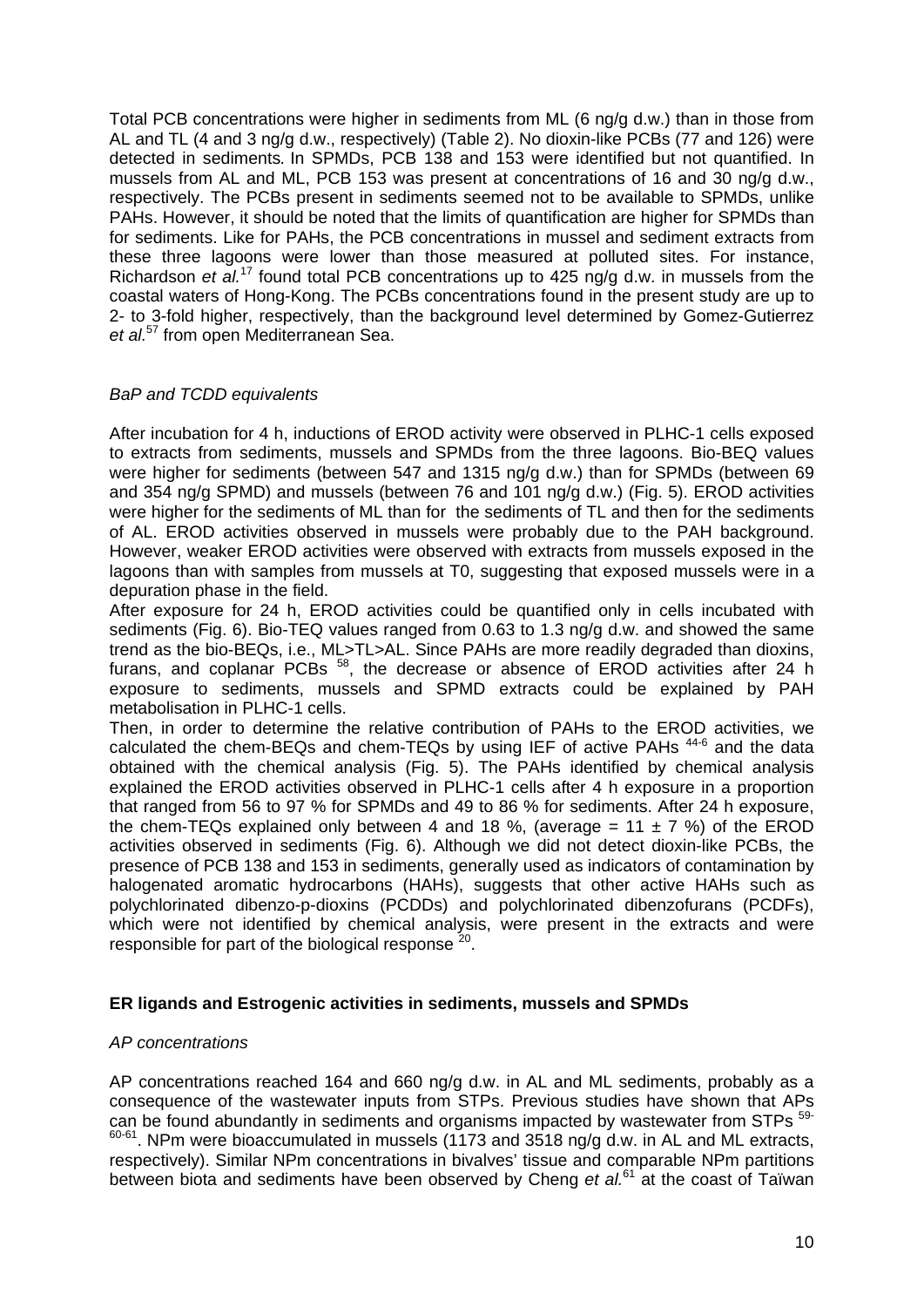(i.e., 190 ng/g d.w. in sediments and 5190 ng/g d.w. in cultivated oyster). In comparison with APs concentrations reviewed by David *et al.*<sup>62</sup> in marine environments, the concentrations that we observed in mussels are among the highest found in the literature. NPm could be quantified in the SPMDs exposed in ML at a concentration of 234 ng/g SPMD. The estimated aqueous concentrations of NPm using equation (1) and calibration data from Huckins *et al.*<sup>37</sup> was 8.3 ng/l, which is lower than the 300 ng/l proposed by EU EQS. However, this estimated value has to be taken with precaution as Harman *et al.*63 failed to estimate sampling rates of APs in a laboratory exposure study with seawater using the equation and calibration data from Huckins *et al.*37 based on calibration studies with PCBs, PAHs and PCDDs/PCDFs. *E2 equivalents (EEQs)* 

Estrogenic activities were detected in mussel, SPMD and sediment and could be quantified in mussel and in sediment extracts from ML and TL (Fig. 7). However, we did not present EEQs results from mussels because, as suggested by Bayen *et al.*64 and David *et al.*65, the high estrogenic activities observed could also be due to the presence of endogenous ER ligands (although involvement of estrogenic steroids in the reproduction of mollusc bivalves has not yet been confirmed). Bio-EEQs were higher in sediments than in SPMDs. For sediments, bio-EEQ values were 2710 pg EEQs/g d.w. with ML extracts and 190 pg EEQs/g d.w. with TL extracts. Estrogenic activities were lower than 450 pg EEQs/g SPMD in all SPMDs.

It has been shown that, in the case of contamination by wastewater effluents, APs can account for a large part of the overall observed estrogenic activity <sup>20</sup>. We therefore calculated the chem-EEQs from the AP (4tOP and NPm) concentrations measured in sediment and SPMD extracts (chem-EEQs) and compared them with the bio-BEQs. The chem-EEQs slightly explain the overall estrogenic activities, as APs accounted for 3 % of the estrogenic activity of ML sediments. Therefore, other not analysed ER ligands are present in the extracts. Environmental estrogens, such as natural and synthetic steroids, can be suspected because they have been found to accumulate in surface sediments around STP discharges 66-67-68. The range of EEQs concentrations found in lagoon sediments is close to that of sediments related to wastewater discharges from STPs, like those from English estuaries 69 and Dutch inland waters<sup>70</sup>.

# **4. Conclusion**

The aim of this study was to investigate the distribution of ER and AhR activators in the particular context of Mediterranean coastal lagoons. Two of these Mediterranean coastal lagoons received effluents from STPs and contain organic pollutants in their sediments. The organic pollution input was therefore hypothesised to come mainly from sediments resuspension. We indeed observed that sediments actively contribute to the contamination of water. This contribution is especially important for APs at AL and ML, the two lagoons that were impacted by wastewater effluents. NPm, generally considered as a good tracer of sewage impacted environment, could be quantified in sediments, SPMD and mussels. The concentrations observed in mussels were among the highest found in the literature. The high AP concentrations found in mussels indicate that high quantities of particulate contaminants are present in water. PAH pollution is high in sediments but aqueous PAH concentrations were low and below the values that induce adverse effects according to the Environmental Quality Standards of the Water Framework Directive. Dioxin-like activities were observed in sediments but we did not observe contamination by dioxin-like compounds in mussels and SPMDs. Organisms present in these lagoons are exposed to organic contaminants, especially to APs which are endocrine disruptors. High levels are present in the particulate phase, however, it would be important to know if the aqueous concentrations are able to cause disruption for organisms.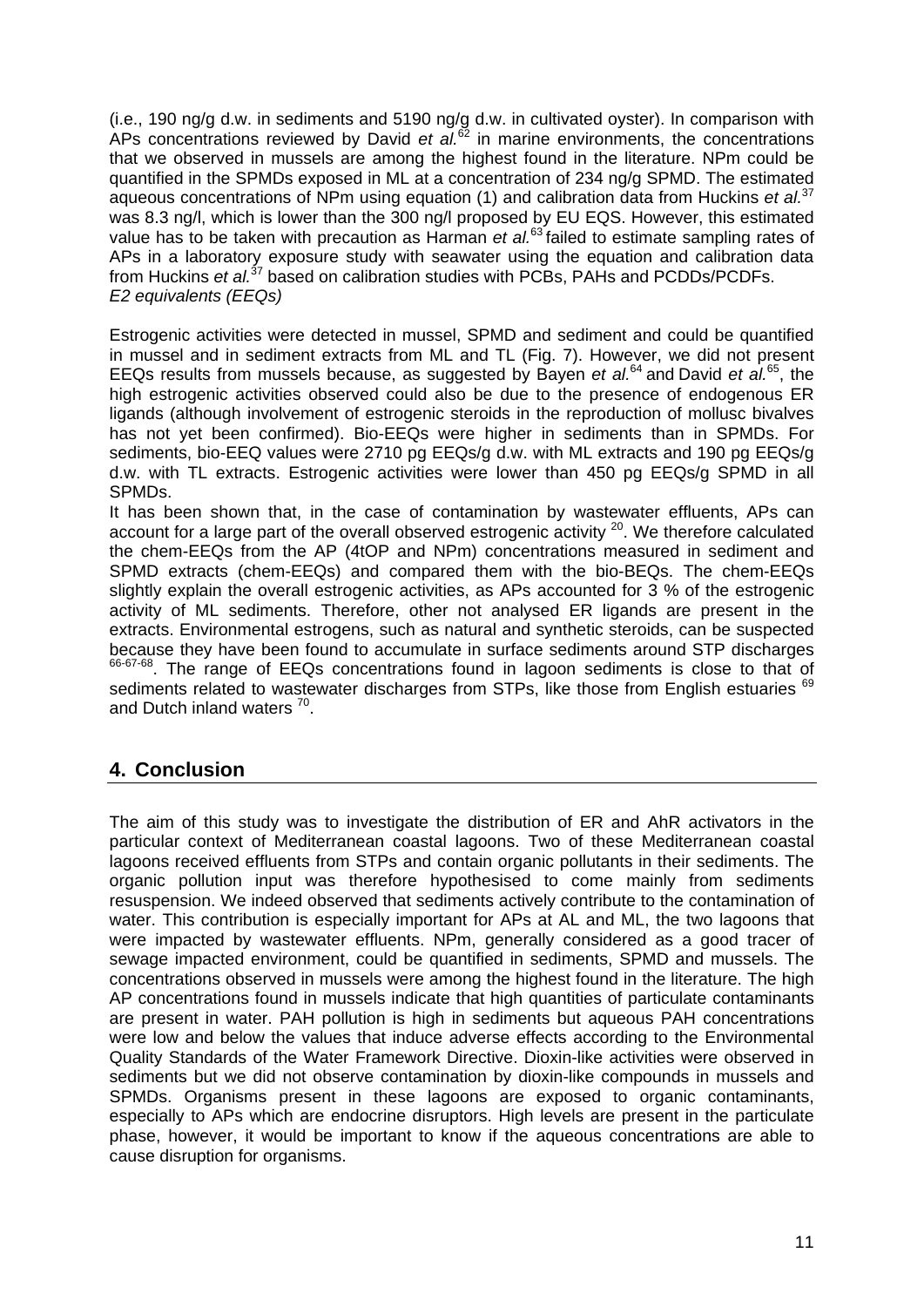# **Acknowledgements**

The authors wish to thank E. Maillot-Marechal and A. Znidah for help with the experimental work. They would also like to thank the staff of the Ifremer Coastal Laboratories in Sete for samplings. A. David is a PhD student supported by a studentship from the French Research Ministry. This work was funded by PNRPE (French Endocrine Disrupter Research Programme) and ERICHE (Evaluate and Reduce Impact of Chemistry on Environment) network.

# **References**

1 S. Bayen, Y. Gong, H. S. Chin, H. K. Lee, Y. E. Leong, J. P. Obbard, *Environ. Health Perspect.,* 2004, 112, 1467-1471. 2 M. A. Blackburn, M. J. Waldock, *Wat. Res.,* 1995, **29**, 1623-1629. 3 K. Bester, N. Theobald, H. F. Schroder, *Chemosphere*, 2001, **45**, 817-826. 4 D. Y. Shang, R. W. Macdonald, M. G. Ikonomou, *Environ. Sci. Technol*., 1999, **33**, 1366- 1372. 5 T. Isobe, H. Nishiyama, A. Nakashima, H. Takada, *Environ. Sci. Technol*., 2001, **35**, 1041- 1049.

6 A. David, E. Gomez, S. Aït-Aïssa, Rosains D., C. Casellas, H. Fenet, *Arch. Environ. Contam. Toxicol.*, 2010, **58**, 562-575.

7 H. F. Prest, B. J. Richardson, L. A. Jacobson, J. Vedder, M. Martin, *Mar. Pollut. Bull*., 1995, **30**, 543-554.

8 C. S. Peven, A. D. Uhler, F. J. Querzoli, *Environ. Toxicol. Chem*., 1996, **15**, 144-149.

9 P. Baumard, H. Budzinski, P. Garrigues, *Environ. Toxicol. Chem*., 1998, **17**, 765-776.

10 B. Andral, J. Y. Stanisiere, D. Sauzade, E. Damier, H. Thebault, F. Galgani, P. Boissery, *Mar. Pollut. Bull*., 2004, **49**, 704-712.

11 J. J. Stegeman, J. J. Lech, *Environ. Health Perspect.,* 1991, **90**, 101-109.

12 J. N. Huckins, M. W. Tubergen, G. K. Manuweera, *Chemosphere,* 1990, **20**, 533-552.

13 J. Axelman, K. Naes, C. Näf, D. Broman, *Environ. Toxicol. Chem*., 1999, **18**, 2454-2461.

14 B. J. Richardson, G. J. Zheng, E.S.C Tse, S. B. De Luca-Abbott, S. Y. M. Siu, P. K. S Lam, *Environ. Pollut.*, 2003, **122**, 223-227.

15 T. Baussant, S. Sanni, G. Jonsson, A. Skadsheim, J. F. Børseth, *Environ. Toxicol. Chem*., 2001, **20**, 1175-1184.

16 P. D. Boehm, D. S Page, J.S. Brown, J. M. Neff, A. E. Bence, *Mar. Pollut. Bull.,* 2005, **50**, 740-750.

17 B. J. Richardson, G. J. Zheng, E. S. C. Tse, P. K. S. Lam, *Chemosphere* 2001, **45**, 1201- 1208.

18 K. Booij, B. N. Zegers, J. P. Boon, *Chemosphere,* 2002, **46**, 683-688.

19 E. J. Routledge, J. P.Sumpter *Environ. Toxicol. Chem*., 1996, **15**, 241-248.

20 C. H. Koh, J. S. Khim, D. L. Villeneuve, K. Kannan, B. G. Johnson, J. P. Giesy, *Ecotoxicol. Environ. Saf*., 2005, **61**, 366-379.

21 A. M. Soto, H. Justicia, J. W.Wray, C. Sonnenschein, *Environ. Health Perspect*., 1991, **92**, 167-173

22 A. M. Soto, C. Sonnenschein, K. L. Chung, M. F. Fernandez, N. Olea, F. O.Serrano, *Environ. Health Perspect*., 1995, **103**, 113-122.

23 M. Van den Berg, L. Birnbaum, A. T. C. Bosveld, B. Brunstrom, P. M. Cook, M. Feeley, P. Giesy, A. Hanberg, R. Hasegawa, S. W. Kennedy, T. Kubiak, J. C. Larsen, F. X. R. van Leeuwen, A. K. D. Liem, C. Nolt, R. E. Peterson, L. Poellinger, S. Safe, D. Schrenk, D. Tillitt, M. Tysklind, M. Younes, F. Waern, T. Zacharewski, *Environ. Health Persp.,* 1998, **106**, 775- 792.

24 K. Fent, R. Bätscher, *Environ. Toxicol. Chem*., 2000, **19**, 2047-2058.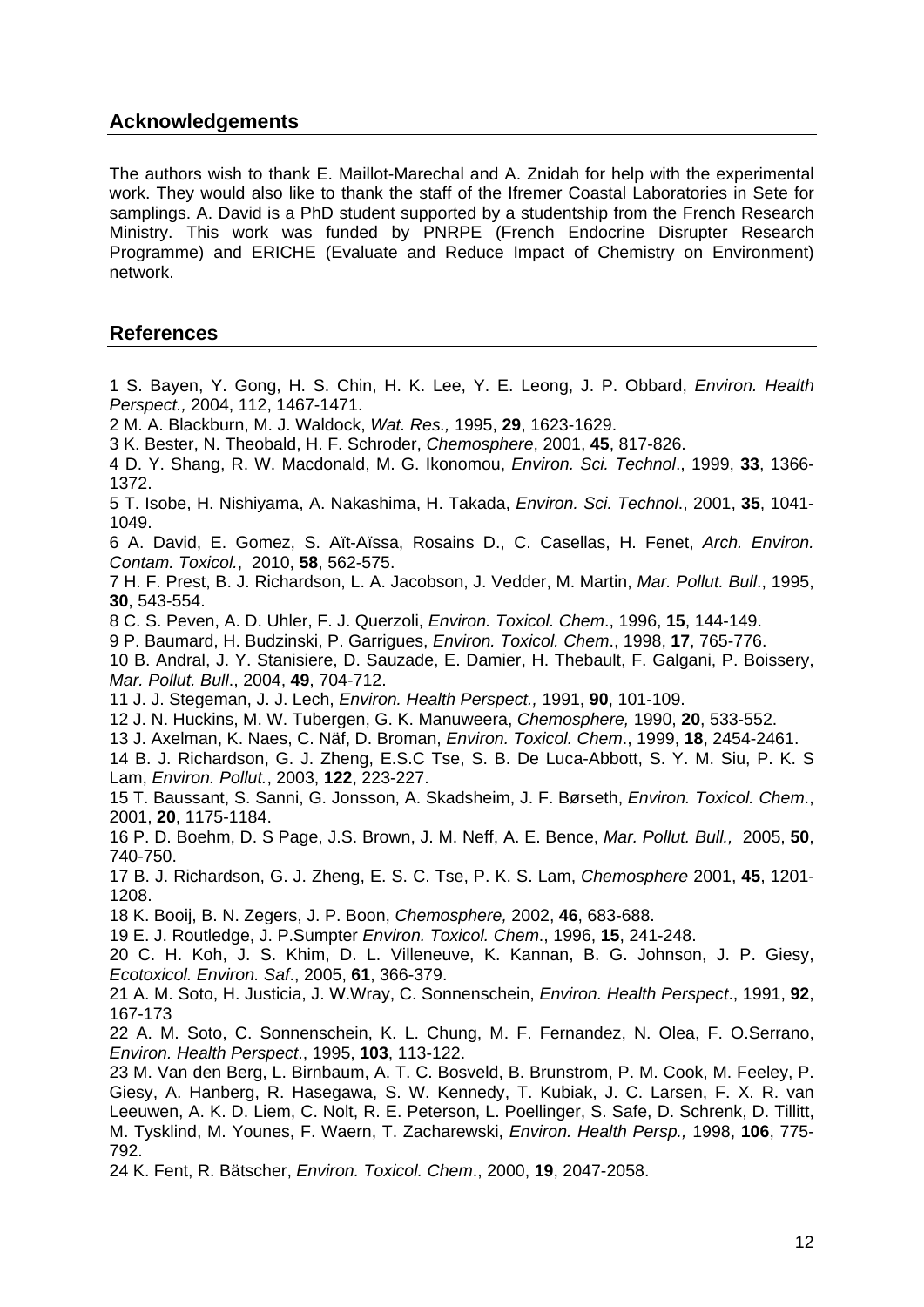25 J. A. Lebo, J. L. Zajicek, J. N. Huckins, J.D. Petty, P. H. Peterman, *Chemosphere,* 1992, **25**, 697-718.

26 R. W. Gale, J. N. Huckins, J. D. Petty, P. H. Peterman, L. L. Williams, D. Morse, T. R. Schwartz, D. E. Tillitt, *Environ. Sci. Technol.,* 1997, **31**, 178-187.

27 G. Gilli, T. Schilirò, C. Pignata, D. Traversi, E. Carraro, C. Baiocchi, R. Aigotti, D. Giacosa, E. Fea, *Chemosphere,* 2005, **61**, 1691-1699.

28 R. Ke, J. Li, M. Qiao, Y. Xu, Z. Wang, *Arch. Environ. Contam. Toxicol.*, 2007, **53**, 313-320. 29 A.C. Rastall, D. Getting, J. Goddard , D.R. Roberts, L. Erdinger, *Environ. Sci. Pollut. Res. Internat.*, 2006, **13**, 256-267.

30 M. Plus, I. L. Jeunesse, F. Bouraoui, J-M. Zaldívar, A. Chapelle, P. Lazure, Proceedings of the conference on Southern European Coastal Lagoons, Ferrara, 2003.

31 P. Lazure, *Vie et Milieu,* 1992, **42**, 137–145.

32 S. Gauthier-Clerc, J. Pellerin, C. Blaise, F. Gagne, *Comp. Biochem. Physiol. C Toxicol. Pharmacol.,* 2002, **131**, 457-467.

33 *EPA* Method 3640 A, Gel-Permeation Clean-up.

34 J.N. Huckins, J.D. Petty, H.F. Prest, R.C. Clark, D.A. Alvarez, C.E. Orazio, J.A. Lebo., W.L. Cranor, B.T. Johnson, API publication 4690. American Petroleum Institute, Washington, DC., 2002.

35 V. Yusa, A. Pastor and M. de la Guardia, *Anal. Chim. Acta,* 2005, **540**, 355–366.

36 K. Booij, H. E. Hofmans, C. V. Fischer, E. M. Van Weerlee, *Environ. Sci. Technol*., 2003, **37**, 361-366.

37 J. Huckins, J. D. Petty, K. Booij, Springer, New York, 2006, 223 pp.

38 K. Booij, H. M. Sleiderink, F. Smedes, *Environ. Toxicol. Chem*., 1998, **17**, 1236-1245.

39 K. Booij, R. van Bommel, A. Mets, R. Dekker, *Chemosphere,* 2006, **65**, 2485-92.

40 B.J. Richardson, P. K. S. Lam, G. J. Zheng G, K. E. McClellan, S. B. De Luca-Abbott, *Mar. Pollut. Bull.*, 2002, **44**, 1372-1379.

41 F. Verweij, K. Booij, K. Satumalay, N. van der Molen and R. van der Oost, Chemosphere, 2004, 54, 1675–1689.

42 M.D. Di Toro, C.S. Zarba, D.J. Hansen, W.J. Berry, R.C. Swartz, C.E. Cowan, S.P. Pavlou, H.E. Allen, N.A. Thomas, P.R. Paquin, *Environ. Toxicol. Chem*., 1991, **10**, 1541– 1583.

43 S.W. Karickhoff, *Chemosphere*, 1981, **10**, 833–846.

44 I. Louiz, S. Kinani, M. E. Gouze, M. Ben-Attia, D. Menif, S. Bouchonnet, J. M. Porcher, O. K. Ben-Hassinea, S. Aït-Aïssa, *Sci. Total Environ*., 2008, **402**, 318-29.

45 N. Laville, S. Ait-Aissa, E. Gomez, C. Casellas, J. M. Porcher, *Toxicology,* 2004, **196**, 41- 55.

46 P. Balaguer, F. François, F. Communal, H. Fenet, A-M. Boussioux, M. Pons, J. C. Nicolas, C. Casellas, *Sci. Tot. Environ*., 1999, **233**, 47–56.

47 T. Mosmann, *J. Immunol. Methods*, 1983, **65**, 55-63.

48 E. Vindimian, C. Robaut, G. Fillion, *J. Appl. Biochem*., 1983, **5**, 261-268.

49 D. L. Villeneuve, A. L. Blankenship, J. P.Giesy, *Environ. Toxicol. Chem.,* 2000, **19**, 2835– 2843.

50 A. Pillon, A. M. Boussioux, A. Escande, S. Ait-Aissa, E. Gomez, H. Fenet H, M. Ruff, D. Moras, F. Vignon, M-J. Duchesne, C. Casellas, J.-C. Nicolas, P. Balaguer, *Environ. Health Persp.,* 2005, **113**, 278-284.

51 K. Booij, F. Smedes, E. M. Van Weerlee and P. J. C. Honkoop, *Environ. Sci. Technol*., 2006, **40** (12), 3893-3900.

52 S. Trabelsi, M. R. Driss, *Mar. Pollut. Bull*., 2005, **50**, 344-348.

53 E. Lipiatou, A. Saliot, *Mar. Chem*., 1991, **32**, 51–71.

54 European Commission, report COM(2006) 397 final, 2006

55 G. Durell, T. R. Utvik, S. Johnsen, T. Frost, J. Neff, *Mar. Environ.Res*., 2006, **62**, 194- 223.

56 J. Wang, Y. Bi, G. Pfister, B. Henkelmann, K. Zhu, K-W. Schramm, *Chemosphere*, 2009, **75**, 1119-1127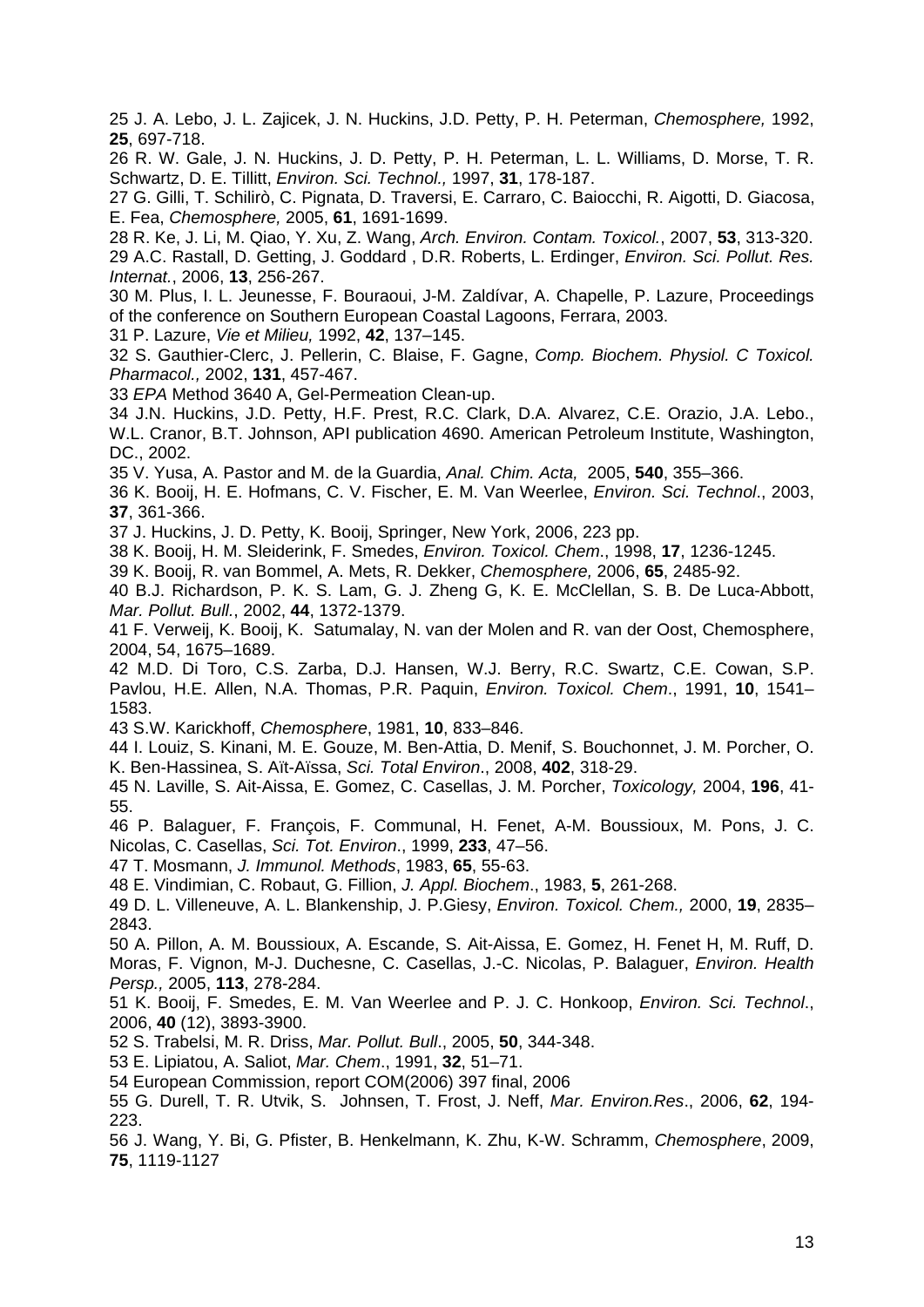57 A. Gomez-Gutierrez, E. Garnacho, J. M. Bayona, J. Albaiges, *Environ. Pollut*., 2007, **148**, 396-408.

58 M. Celander, J. Bremer, M. E. Hahn, J. J. Stegeman, *Environ. Toxicol. Chem.,* 1997, **16**, 900-1007.

59 P. L. Ferguson, C. R. Iden, B. J. Brownawell, *Environ. Sci. Technol*., 2001, **35**, 2428- 2435.

60 M. Petrovic, A. R. Fernandez-Alba, F. Borrull, R. M. Marce, M. E. Gonzalez, D. Barcelo, *Environ. Toxicol. Chem*., 2002, **21**, 37-46.

61 C. Y. Cheng, L. L.Liu, W. H. Ding, *Chemosphere*, 2006, **65**, 2152-2159.

62 A. David, H. Fenet, E. Gomez, Mar. Pollut. Bull., 2009, **58**, 953-960.

63 C. Harman, K. E. Tollefsen, O. Boyum, K. Thomas, M. Grung, *Chemosphere,* 2008, **72**, 1510-1516.

64 S. Bayen, Y. Gong, H. S. Chin, H. K. Lee, Y. E. Leong, J. P. Obbard, *Environ. Health Perspect*., 2004, **112**, 1467-1471.

65 A. David, H. Fenet, A. Escande, D. Munaron, D. Rosain, E. Maillot-Maréchal, S. Aït-Aïssa, C. Casellas and E. Gomez. *Environ. Toxicol*., DOI 10.1002/tox.20613, in press.

66 M. Peck, R. W. Gibson, A. Kortenkamp, E. M. Hill, *Environ. Toxicol. Chem*., 2004, **23**, 945-952.

67 T. Isobe, S. Serizawa, T. Horiguchi, Y. Shibata, S. Managaki, H. Takada, M. Morita, H. Shiraishi, *Environ. Pollut*., 2006, **144**, 632-638.

68 S. Kinani, S. Bouchonnet, N. Creusot, S. Bourcier, P. Balaguer, J. M. Porcher JM, S. Aït-Aïssa, *Environ. Pollut.,* 2010, **158**, 74-83.

69 K. V. Thomas, J. Balaam, M. R. Hurst, J. E. Thain, *Environ. Toxicol. Chem*., 2004, **23**, 1156-1163.

70 C. J. Houtman, P. Booij, E. Jover, D. P. Del Rio, K. Swart, M. Van Velzen, R. Vreuls, J. Legler, A. Brouwer, M.H. Lamoree, *Chemosphere*, 2006, **65**, 2244–2252.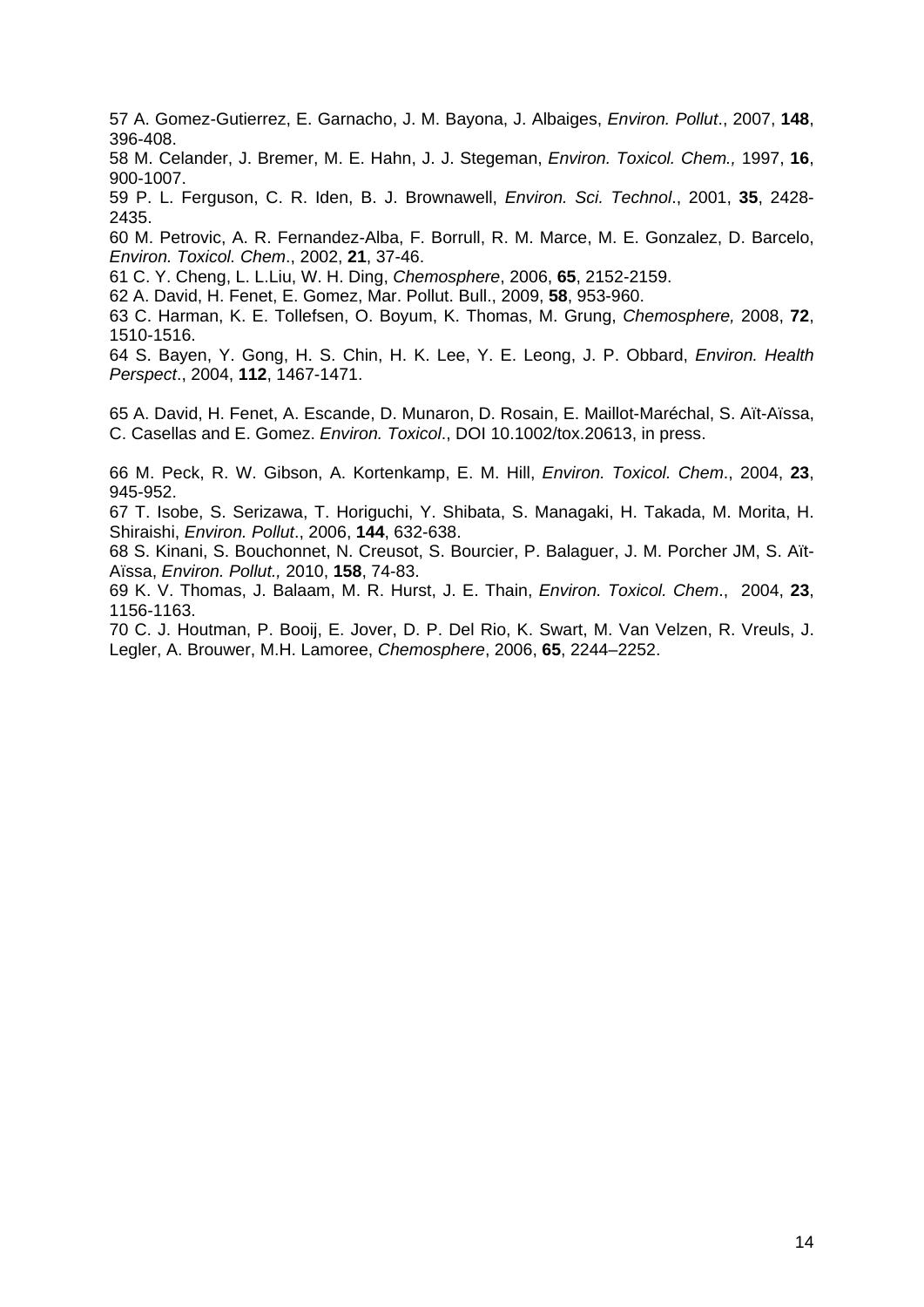# **Tables**

Table 1: The molar masses, partition coefficients (log Kow), and limit of quantification (LQ) expressed in ng/g dry weight d.w. for sediments and mussels and ng/g SPMD for SPMDs.

|                              |                           |     | <b>LQ</b> sediment | LQ mussels  | <b>LQ SPMDs</b> |
|------------------------------|---------------------------|-----|--------------------|-------------|-----------------|
|                              | <b>Molar mass Log Kow</b> |     | (ng/g d.w.)        | (ng/g d.w.) | (ng/g SPMD)     |
| Phenanthrene (Phe)           | 178                       | 4.5 | 0.7                | 2.6         | 1.5             |
| Anthracene (Ant)             | 178                       | 4.4 | 0.7                | 2.6         | 1.5             |
| Fluoranthene (Flt)           | 202                       | 4.9 | 0.7                | 2.6         | 1.5             |
| Pyrene (Pyr)                 | 202                       | 4.9 | 0.7                | 2.6         | 1.5             |
| Benzo[a]anthracene (B(a)A)   | 228                       | 5.6 | 0.7                | 2.6         | 1.5             |
| Chrysene (Chr)               | 228                       | 5.2 | 0.7                | 2.6         | 1.5             |
| Benzo[b]fluoranthene (B(b)F) | 252                       | 6.0 | 0.7                | 2.6         | 1.5             |
| Benzo[k]fluoranthene (B(k)F) | 252                       | 6.1 | 0.7                | 2.6         | 1.5             |
| Benzo[a]pyrene (B(a)P)       | 252                       | 6.1 | 2.6                | 9.6         | 5.3             |
| Indeno[1,2,3-cd]pyrene (Ind) | 276                       | 6.6 | 2.6                | 9.6         | 5.3             |
| Dibenz[a,h]anthracene (DBA)  | 276                       | 6.5 | 2.6                | 9.6         | 5.3             |
| Benzo[ghi]perylene (B[ghi]P) | 276                       | 6.8 | 2.6                | 9.6         | 5.3             |
|                              |                           |     |                    |             |                 |
| <b>PCB 28</b>                | 257                       | 5.6 | 0.8                | 3.1         | 1.7             |
| <b>PCB 52</b>                | 292                       | 6.1 | 0.8                | 3.1         | 1.7             |
| <b>PCB 77</b>                | 292                       | 6.9 | 0.7                | 2.6         | 1.4             |
| <b>PCB 101</b>               | 326                       | 6.4 | 0.8                | 3.2         | 1.7             |
| <b>PCB 126</b>               | 326                       | 6.9 | 0.7                | 2.6         | 1.4             |
| <b>PCB 138</b>               | 361                       | 6.7 | 0.8                | 3.1         | 1.7             |
| <b>PCB 153</b>               | 361                       | 6.9 | 0.8                | 3.2         | 1.8             |
| <b>PCB 180</b>               | 395                       | 7.2 | 0.8                | 3.2         | 1.7             |
|                              |                           |     |                    |             |                 |
| 4tOP                         | 206                       | 4.1 | 9.1                | 34.1        | 18.9            |
| <b>NPm</b>                   | 220                       | 4.5 | 12.1               | 45.5        | 25.3            |
|                              |                           |     |                    |             |                 |
| <b>Bioassays</b>             |                           |     |                    |             |                 |
| E2 EQ on MELN                |                           |     | 0.1                |             | 0.5             |
| BaP EQ on PLHC-1 (4h)        |                           |     | 4.2                | 21.0        | 21.0            |
| TCDD EQ on PLHC-1 (24h)      |                           |     | 0.3                | 1.4         | 1.4             |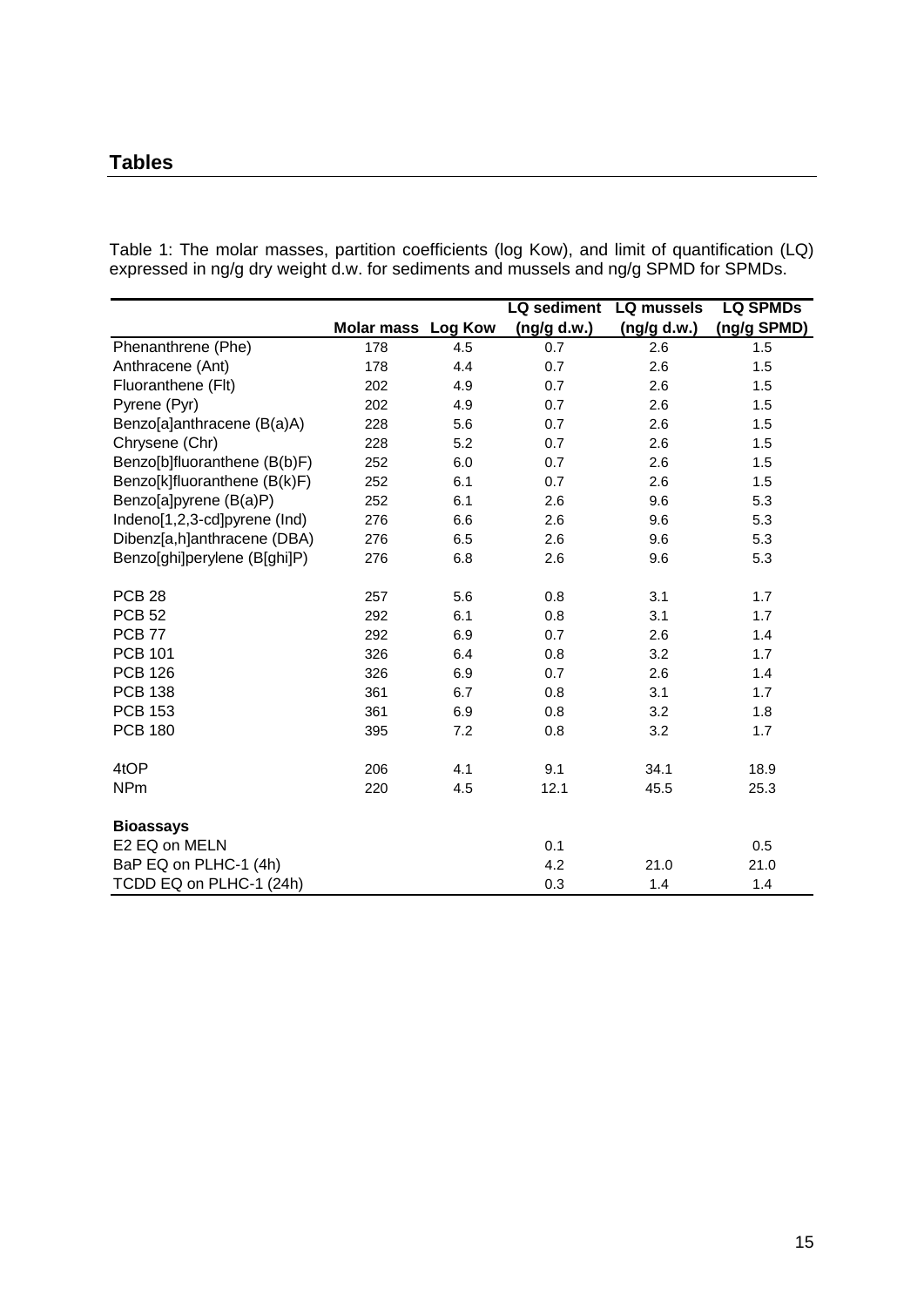|                   | Sediments      |                |                |                |                | <b>Mussels</b> |                |                |             | <b>SPMDs</b> |             |             |        |
|-------------------|----------------|----------------|----------------|----------------|----------------|----------------|----------------|----------------|-------------|--------------|-------------|-------------|--------|
|                   |                | <b>AL</b>      |                | <b>ML</b>      | TL             |                | T <sub>0</sub> | <b>AL</b>      | ML          | TL           | <b>AL</b>   | <b>ML</b>   | TL     |
|                   | $\mathbf{1}$   | $\overline{a}$ | $\mathbf{1}$   | $\overline{2}$ | $\mathbf{1}$   | 2              |                |                |             |              |             |             |        |
| Phe               | 19             | 21             | 49             | 60             | 40             | 42             |                |                |             |              | 8           | 6           | 7      |
| Ant               | $\overline{7}$ | 5              | 15             | 23             | 13             | 13             |                |                |             |              | $<$ LD      | $<$ LD      | $<$ LD |
| Flt               | 46             | 38             | 134            | 126            | 127            | 102            |                |                |             |              | 26          | 39          | 21     |
| Pyr               | 37             | 29             | 115            | 100            | 136            | 105            |                |                |             |              | 26          | 34          | 23     |
| B(a)A             | 21             | 17             | 68             | 70             | 84             | 59             |                |                |             |              | 14          | 15          | 19     |
| Chr               | 24             | 19             | 72             | 67             | 78             | 55             |                |                |             |              | 17          | 19          | 16     |
| B(b)F             | 41             | 37             | 119            | 97             | 157            | 126            |                |                |             |              | 19          | 21          | 21     |
| B(k)F             | 10             | 12             | 34             | 29             | 47             | 37             |                |                |             |              | $<$ LD      | $<$ LD      | 18     |
| B(a)P             | 29             | 29             | 81             | 93             | 111            | 102            |                |                |             |              | $<$ LD      | 15          | 16     |
| Ind               | 27             | 43             | 100            | 116            | 139            | 135            |                |                |             | ٠            | $<$ LQ      | $<$ LQ      | 20     |
| <b>DBA</b>        | 6              | 10             | 18             | 32             | 35             | 30             |                |                |             |              | $<$ LQ      | $<$ LQ      | 16     |
| B[ghi]P           | 25             | 37             | 90             | 90             | 133            | 95             |                |                |             |              | 13          | $<$ LQ      | $<$ LQ |
| $\Sigma$ HAPs     | 303            | 316            | 920            | 1032           | 1119           | 934            |                |                |             |              | 141         | 160         | 188    |
| PCB <sub>28</sub> | $<$ LD         | $<$ LD         | $<$ LD $\,$    | $\mathbf{1}$   | $\mathbf{1}$   | $\mathbf{1}$   | $L$ D          | $<$ LD         | $<$ LD      | $<$ LD       | $<$ LQ      | $<$ LQ      | $<$ LQ |
| <b>PCB 52</b>     | $<$ LD         | $<$ LD         | $<$ LD $\,$    | $<$ LQ         | $<$ LD         | $<$ LD         | L <sub>D</sub> | $<$ LD         | $<$ LD      | $<$ LD       | $<$ LQ      | $<$ LQ $\,$ | $<$ LQ |
| <b>PCB 77</b>     | $<$ LD         | $<$ LD         | $<$ LD $\,$    | $<$ LD         | $<$ LD         | $<$ LD         | L <sub>D</sub> | $<$ LD         | $<$ LD $\,$ | $<$ LD       | $<$ LD $\,$ | $<$ LD      | $<$ LD |
| <b>PCB 101</b>    | $<$ LD         | $<$ LD         | $\mathbf{1}$   | $<$ LQ         | $<$ LD         | $<$ LD         | L <sub>D</sub> | $<$ LD         | $<$ LD $\,$ | $<$ LD       | $<$ LD $\,$ | $<$ LD      | $<$ LD |
| <b>PCB 126</b>    | $<$ LD         | $<$ LD         | $<$ LD $\,$    | $<$ LD         | $<$ LD         | $<$ LD         | L <sub>D</sub> | $<$ LD         | $<$ LD      | $<$ LD       | $<$ LD $\,$ | $<$ LD      | $<$ LD |
| <b>PCB 138</b>    | $\mathbf{1}$   | $\overline{2}$ | $\overline{2}$ | 3              | $<$ LQ         | $<$ LQ         | $<$ LD         | $<$ LD         | $<$ LD      | $<$ LD       | $<$ LQ      | $<$ LQ      | $<$ LQ |
| <b>PCB 153</b>    | $\mathbf{1}$   | 2              | 2              | 3              | 1              | $\mathbf{1}$   | L <sub>D</sub> | 16             | 30          | $<$ LQ       | $<$ LQ      | $<$ LQ      | $<$ LQ |
| <b>PCB 180</b>    | $<$ LQ         | $\overline{2}$ | 1              | 3              | $<$ LQ         | $<$ LQ         | L <sub>D</sub> | L <sub>D</sub> | $L$ D       | L            | $<$ LD $\,$ | $<$ LD      | $<$ LD |
| $\Sigma$ PCBs     | $\overline{2}$ | 6              | 6              | 10             | 3              | 3              | L <sub>D</sub> | 16             | 30          | L            | $<$ LQ      | $<$ LQ      | $<$ LQ |
| 4tOP              | $<$ LQ         | $<$ LQ         | $<$ LQ         | $<$ LQ         | $L$ D          | $<$ LD         | L <sub>D</sub> | 384            | 376         | $<$ LQ       | $<$ LD $\,$ | $<$ LD      | $<$ LD |
| <b>NPm</b>        | 164            | 35             | 660            | 597            | L <sub>D</sub> | $<$ LD         | $<$ LD         | 1173           | 3518        | $<$ LD       | $<$ LD $\,$ | 234         | $<$ LD |
| % TOC             |                | 1.8            |                | 3.9            | 1.9            |                |                |                |             |              |             |             |        |

Table 2: PAH, PCB and alkylphenol concentrations in sediments in ng/g dry weight (results of two extractions), mussels in ng/g dry weight and SPMDs in ng/g SPMD for AL, ML and TL.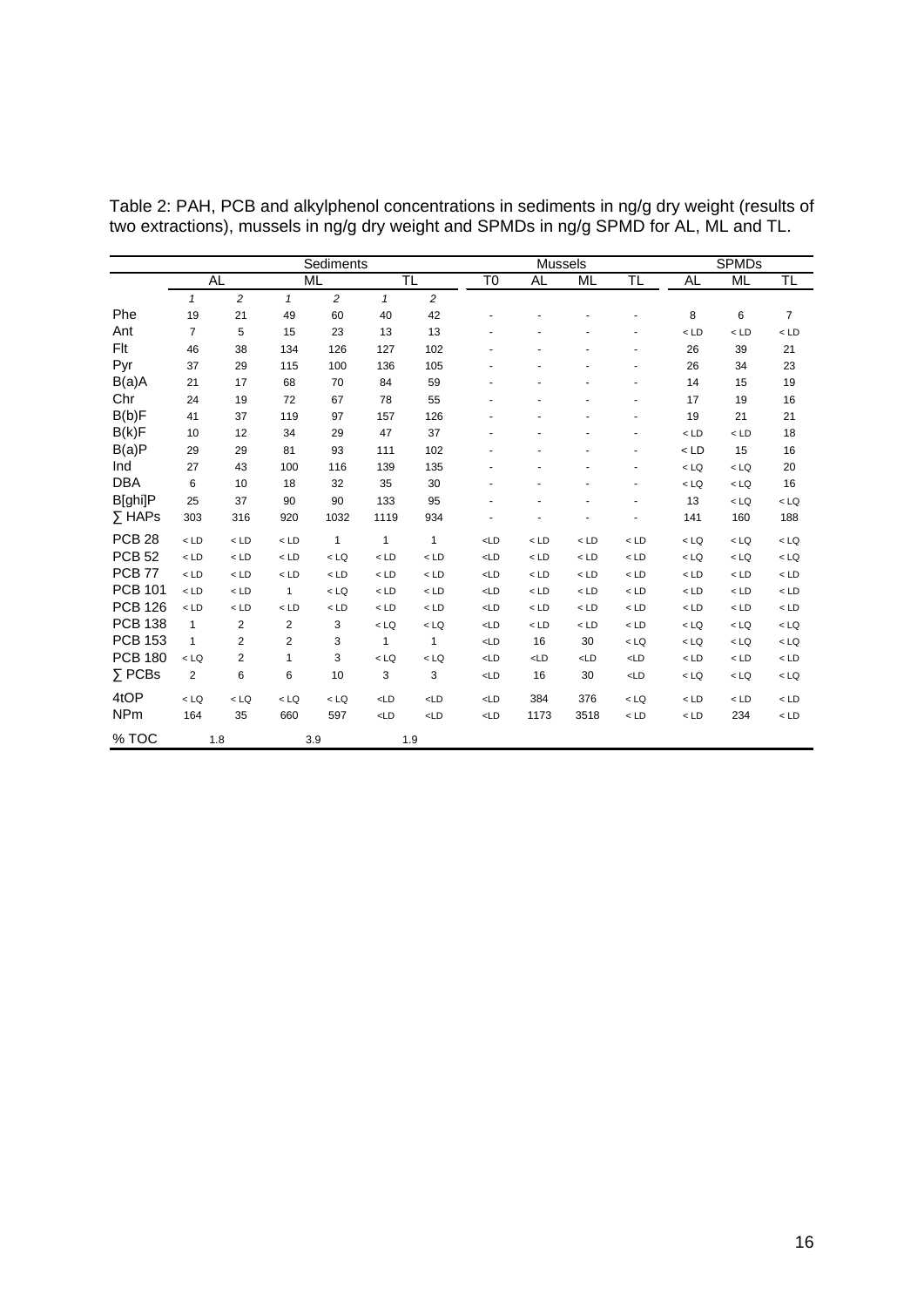Table 3: Polycyclic aromatic hydrocarbon (PAH) concentrations in water of AL ML and TL estimated from semipermeable membrane devices (SPMDs) data (C<sub>w SPMD</sub> ng/l) and sediment data (C<sub>w sed</sub> ng/l).

|               | $C_{wSPMD}$ |        |    | $\textsf{C}_{\textsf{w}\,\textsf{sed}}$ |      |      |  |
|---------------|-------------|--------|----|-----------------------------------------|------|------|--|
|               | AL          | МL     | TL | AL                                      | МL   | TL   |  |
| Phe           | 0.28        | 0.20   |    | 61                                      | 166  | 124  |  |
| Ant           | $<$ LQ      | < LQ   |    | 18                                      | 58   | 41   |  |
| Flt           | 0.44        | 0.56   |    | 116                                     | 360  | 317  |  |
| Pyr           | 0.43        | 0.45   |    | 91                                      | 298  | 335  |  |
| B(a)A         | 0.22        | 0.20   |    | 45                                      | 166  | 174  |  |
| Chr           | 0.27        | 0.24   |    | 56                                      | 183  | 175  |  |
| B(b)F         | 0.30        | 0.26   |    | 87                                      | 243  | 318  |  |
| B(k)F         | < LQ        | $<$ LQ |    | 25                                      | 70   | 94   |  |
| B(a)P         | $<$ LQ      | 0.21   |    | 64                                      | 194  | 239  |  |
| Ind           | $<$ LQ      | $<$ LQ |    | 72                                      | 223  | 282  |  |
| DBA           | < LQ        | < LQ   |    | 17                                      | 51   | 68   |  |
| B[ghi]P       | 0.32        | $<$ LQ |    | 62                                      | 178  | 225  |  |
| $\Sigma$ HAPs | 2.93        | 2.50   |    | 768                                     | 2482 | 2480 |  |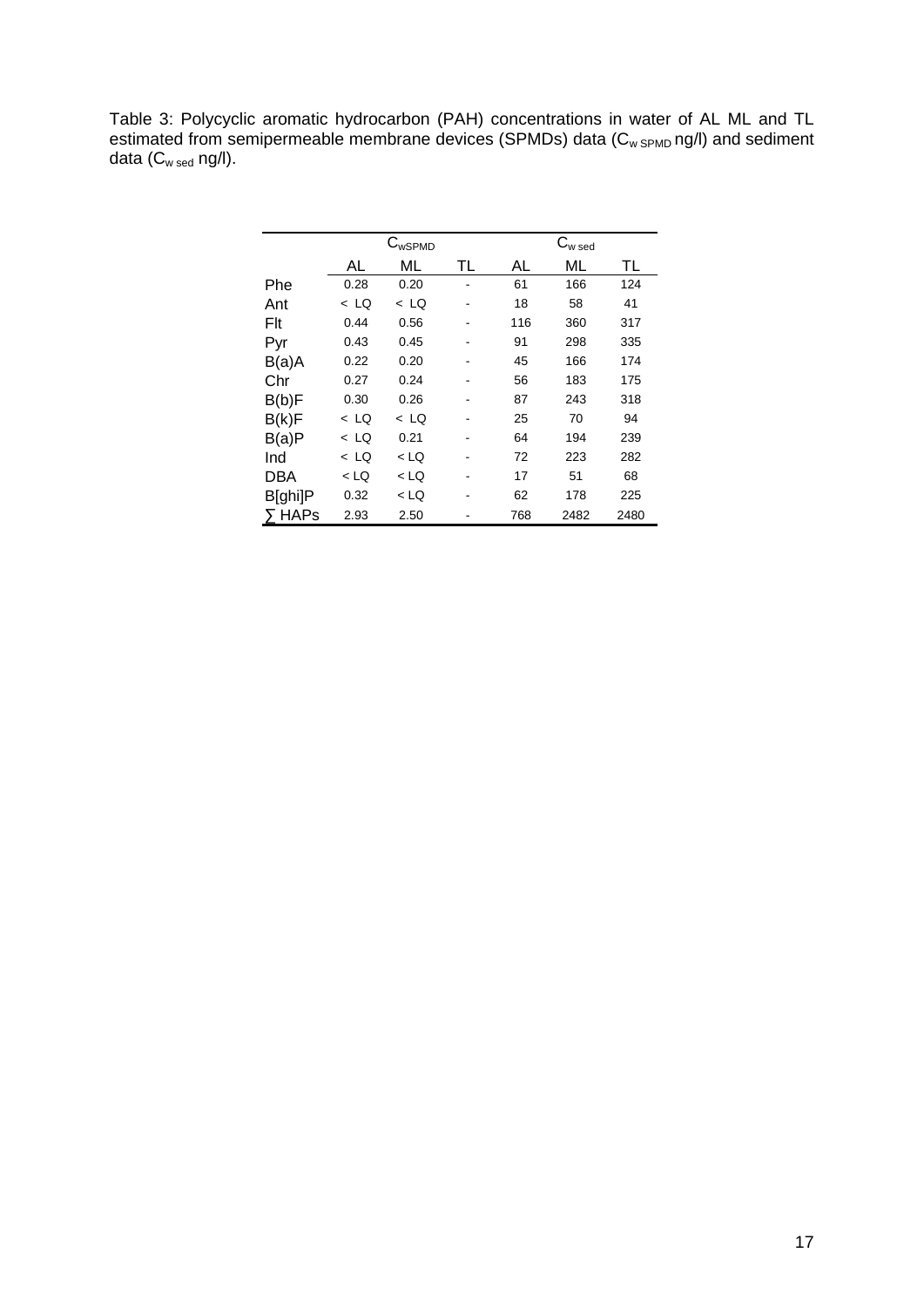# **Figures**



**Fig. 1**: Schema of the study area and the 3 sampling sites (\*) located in the Arnel (AL), Méjean (ML) and Thau (TL) lagoons. STP means sewage treatment process.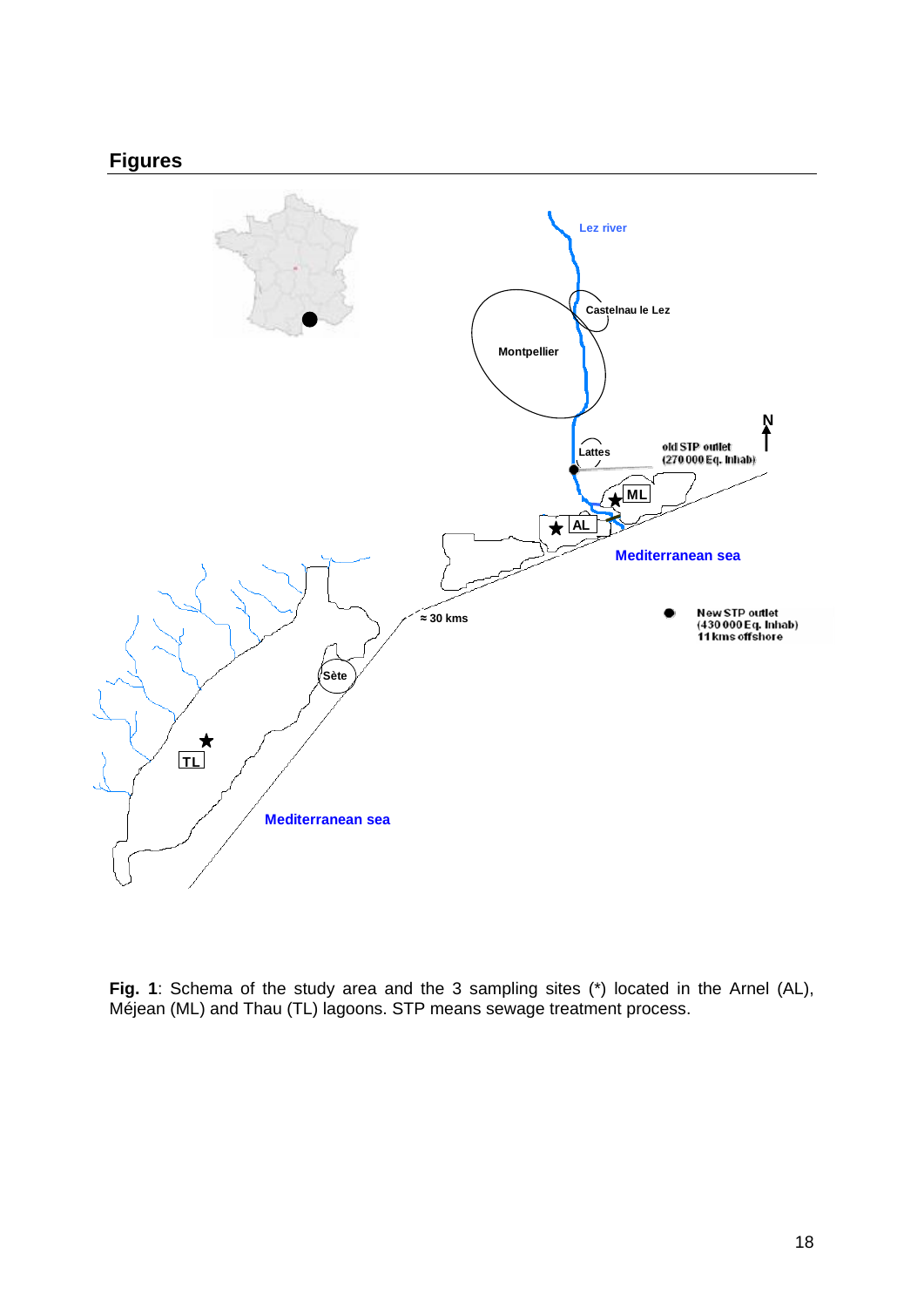

Fig. 2: Condition index (CI) of mussels of the control batch (T0) and mussels collected after exposures in AL, ML and TL. \* is significantly different from the others CI (p<0.05). Box-and-whiskers-plots, with length of each box corresponding to the interquartile range, the upper and lower boundary of the box representing 75th and 25<sup>th</sup> percentiles, respectively. The line in the box indicates the median value and the bold line, the mean value.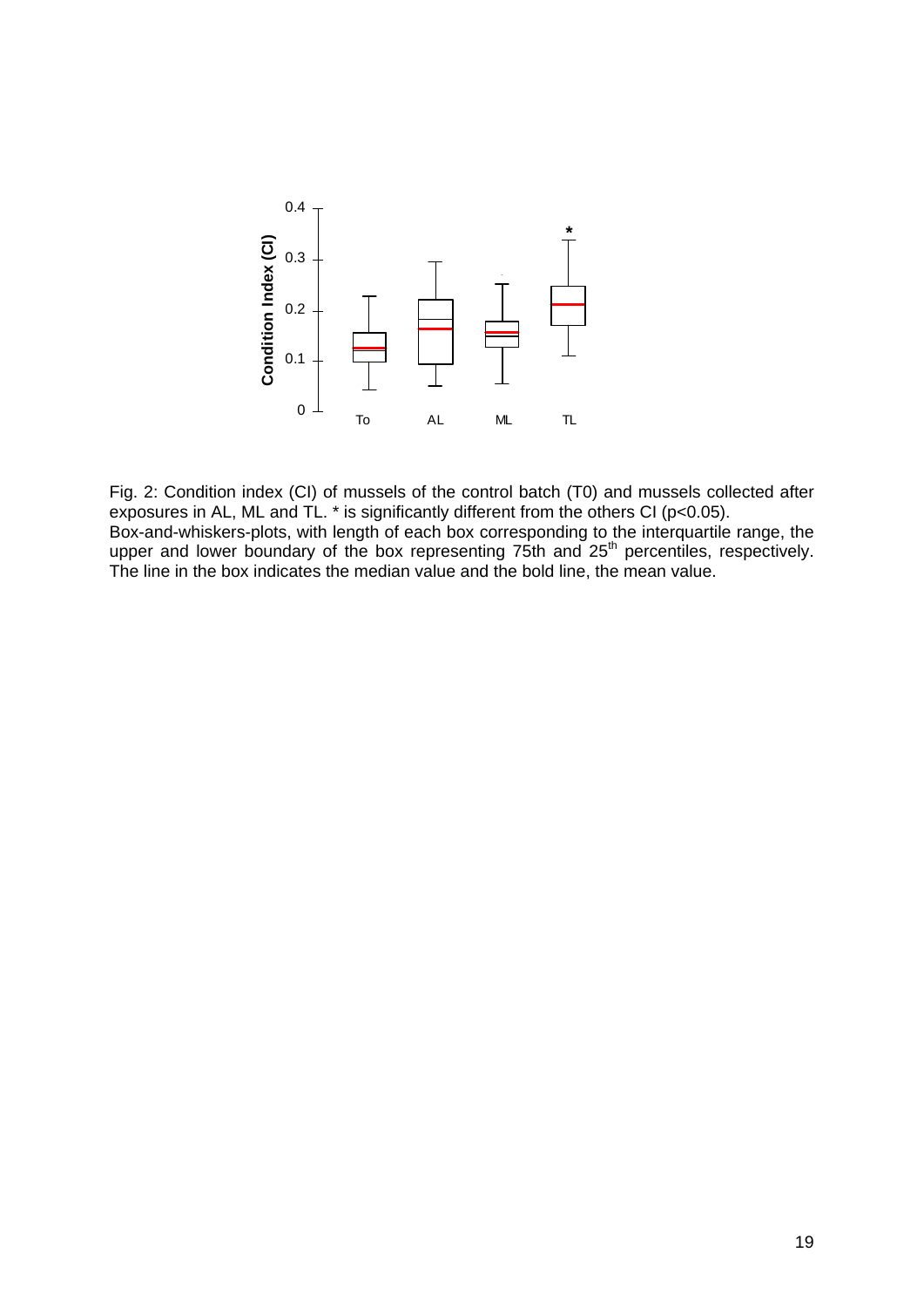

**Fig. 3**: Percentage of the different development stages observed for mussels on the control batch (T0) and one month after exposure in AL, ML and TL. Ind = indifferent stage; dev = development stage; mat = mature stage; em = emission stage**.**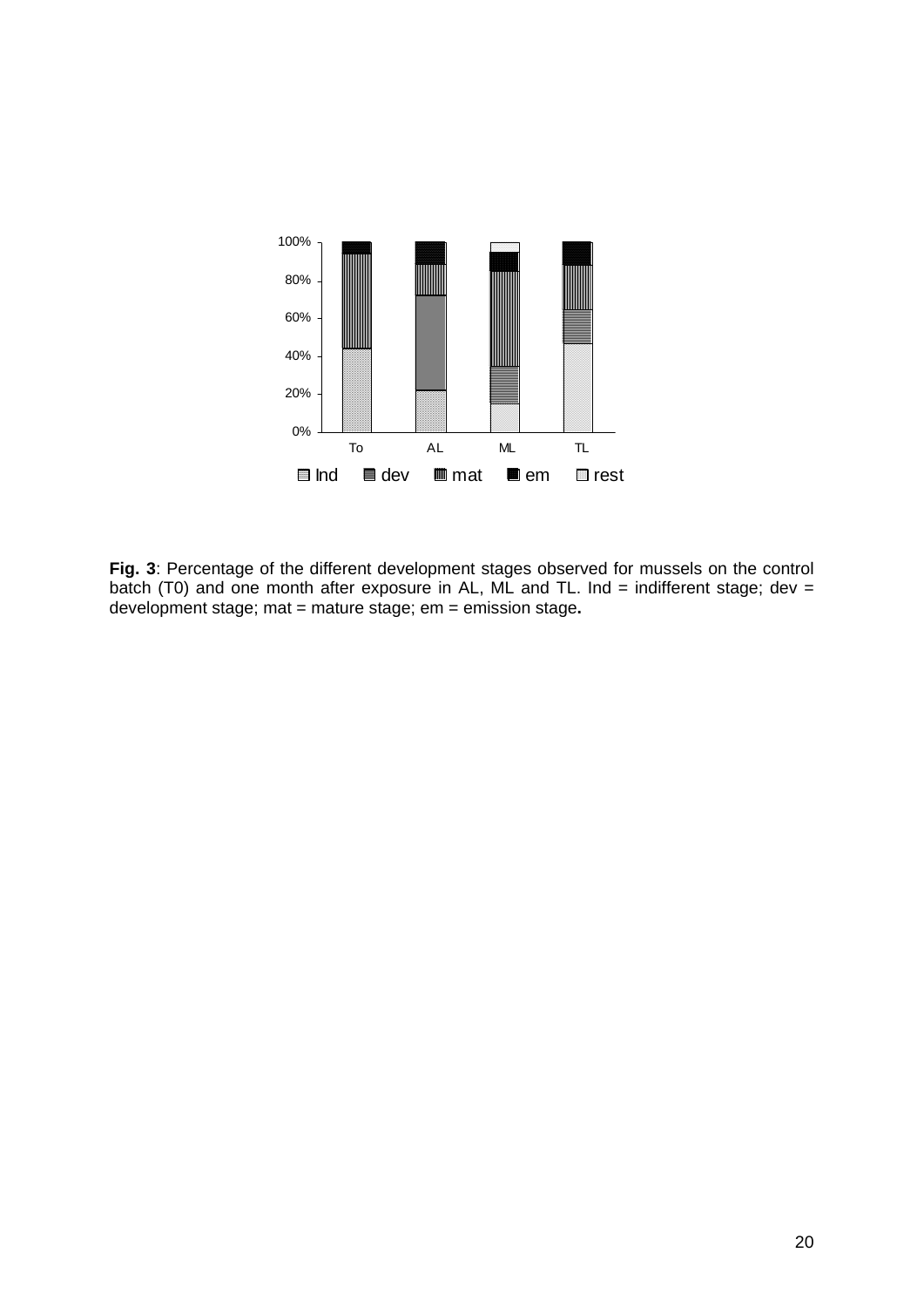

**Fig. 4**: The relative average percentage for the 3 lagoons of PAHs according to their structural features in sediments and SPMDs of AL, ML and TL.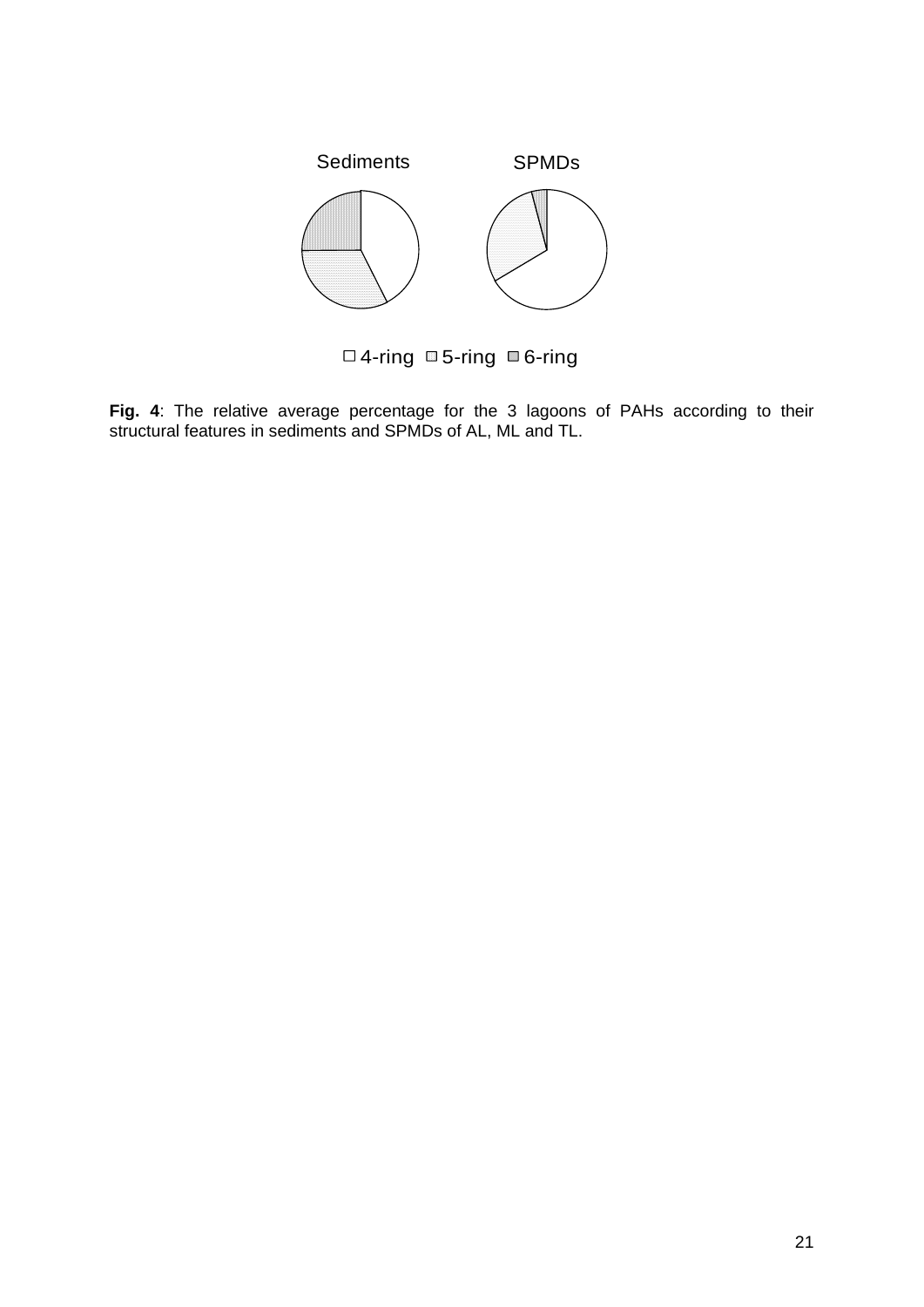

**Fig. 5**: BaP equivalents (BEQs) derived from bioassays (4 h exposure in PLHC-1 cells) and the percentage explained by the BaP equivalents derived from PAHs concentrations (chem-BEQs) for sediments, mussels and SPMDs of AL, ML and TL.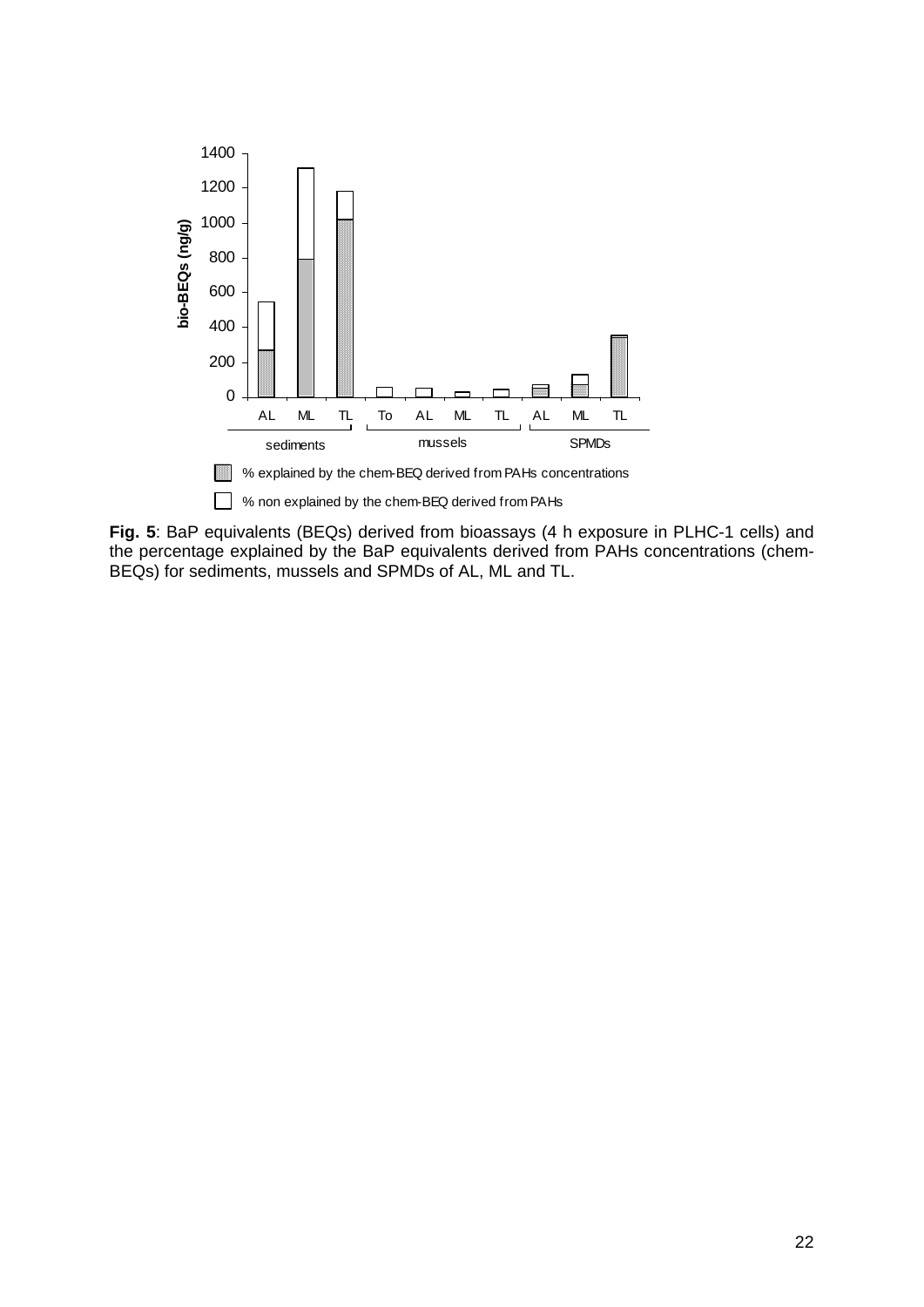

**Fig. 6**: TCDD equivalents (TEQs) derived from bioassays (24 h exposure in PLHC-1 cells) and the percentage explained by the TCDD equivalents derived from PAHs concentrations (chem-TEQs) for sediments, mussels and SPMDs of AL, ML and TL.